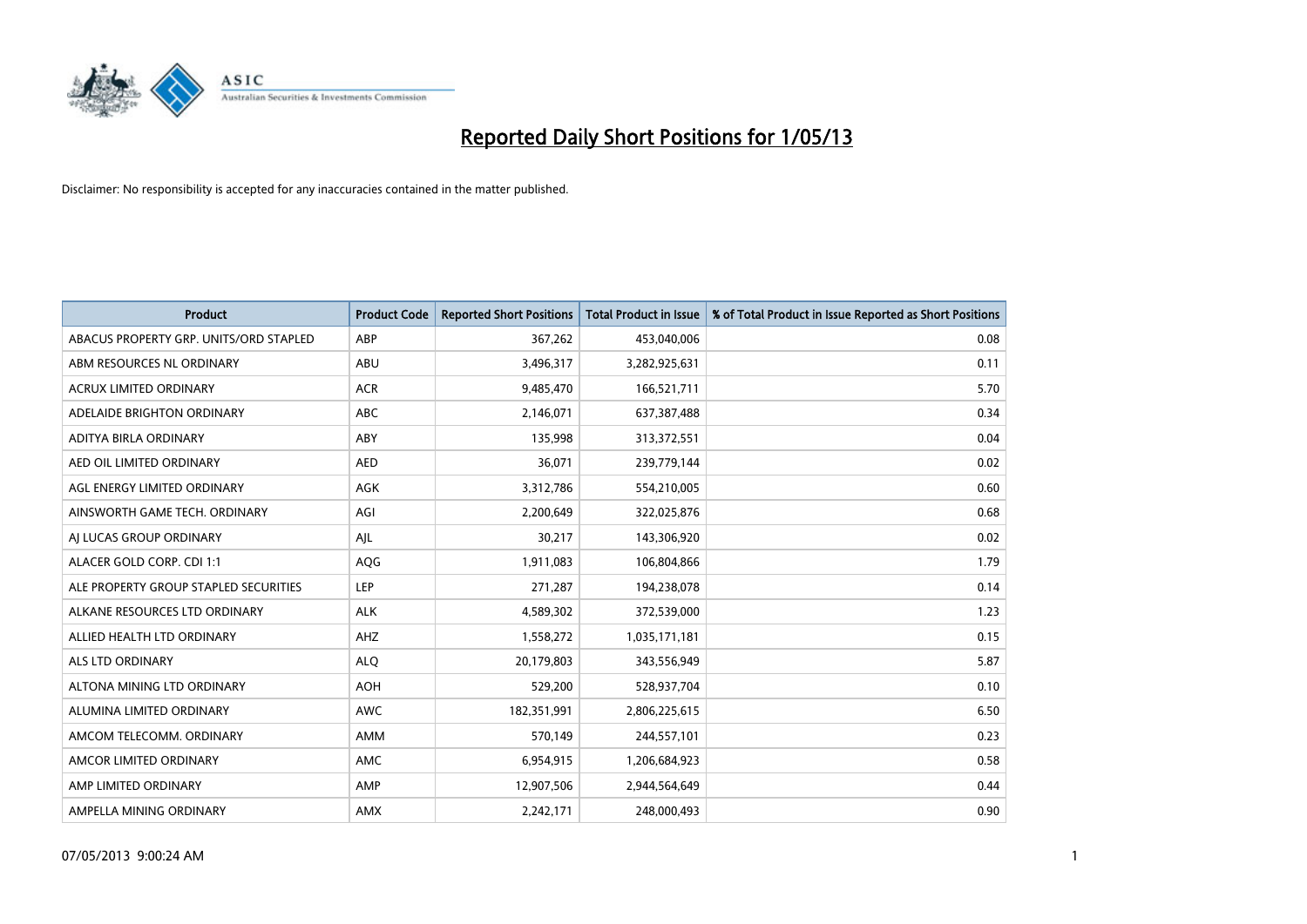

| <b>Product</b>                            | <b>Product Code</b> | <b>Reported Short Positions</b> | <b>Total Product in Issue</b> | % of Total Product in Issue Reported as Short Positions |
|-------------------------------------------|---------------------|---------------------------------|-------------------------------|---------------------------------------------------------|
| ANGLOGOLD ASHANTI CDI 5:1                 | AGG                 |                                 | 89,207,765                    | 0.00                                                    |
| ANSELL LIMITED ORDINARY                   | <b>ANN</b>          | 11,264,860                      | 130,841,339                   | 8.61                                                    |
| ANTARES ENERGY LTD ORDINARY               | <b>AZZ</b>          | 346,216                         | 257,000,000                   | 0.13                                                    |
| ANZ BANKING GRP LTD ORDINARY              | ANZ                 | 4,227,733                       | 2,743,749,158                 | 0.15                                                    |
| APA GROUP STAPLED SECURITIES              | APA                 | 10,072,369                      | 835,750,807                   | 1.21                                                    |
| APN NEWS & MEDIA ORDINARY                 | <b>APN</b>          | 16,336,059                      | 661,526,586                   | 2.47                                                    |
| AQUARIUS PLATINUM. ORDINARY               | <b>AOP</b>          | 11,540,521                      | 486,851,336                   | 2.37                                                    |
| AQUILA RESOURCES ORDINARY                 | <b>AQA</b>          | 13,315,902                      | 411,804,442                   | 3.23                                                    |
| ARAFURA RESOURCE LTD ORDINARY             | <b>ARU</b>          | 357,061                         | 441,270,644                   | 0.08                                                    |
| ARB CORPORATION ORDINARY                  | <b>ARP</b>          | 219,071                         | 72,481,302                    | 0.30                                                    |
| ARDENT LEISURE GROUP STAPLED SECURITIES   | AAD                 | 4,111,338                       | 397,803,987                   | 1.03                                                    |
| ARISTOCRAT LEISURE ORDINARY               | ALL                 | 8,030,712                       | 551,418,047                   | 1.46                                                    |
| ARRIUM LTD ORDINARY                       | ARI                 | 6,317,008                       | 1,355,433,903                 | 0.47                                                    |
| <b>ASCIANO LIMITED ORDINARY</b>           | <b>AIO</b>          | 11,336,350                      | 975,385,664                   | 1.16                                                    |
| ASG GROUP LIMITED ORDINARY                | <b>ASZ</b>          | 1,434,286                       | 206,720,839                   | 0.69                                                    |
| ASPEN GROUP ORD/UNITS STAPLED             | APZ                 | 22,564                          | 1,192,665,422                 | 0.00                                                    |
| ASTRO JAP PROP GROUP STAPLED US PROHIBIT. | AJA                 | 77,707                          | 67,211,752                    | 0.12                                                    |
| ASX LIMITED ORDINARY                      | ASX                 | 2,345,920                       | 175,136,729                   | 1.34                                                    |
| ATLAS IRON LIMITED ORDINARY               | <b>AGO</b>          | 41,443,966                      | 909,718,409                   | 4.56                                                    |
| AURIZON HOLDINGS LTD ORDINARY             | AZJ                 | 7,843,406                       | 2,137,284,503                 | 0.37                                                    |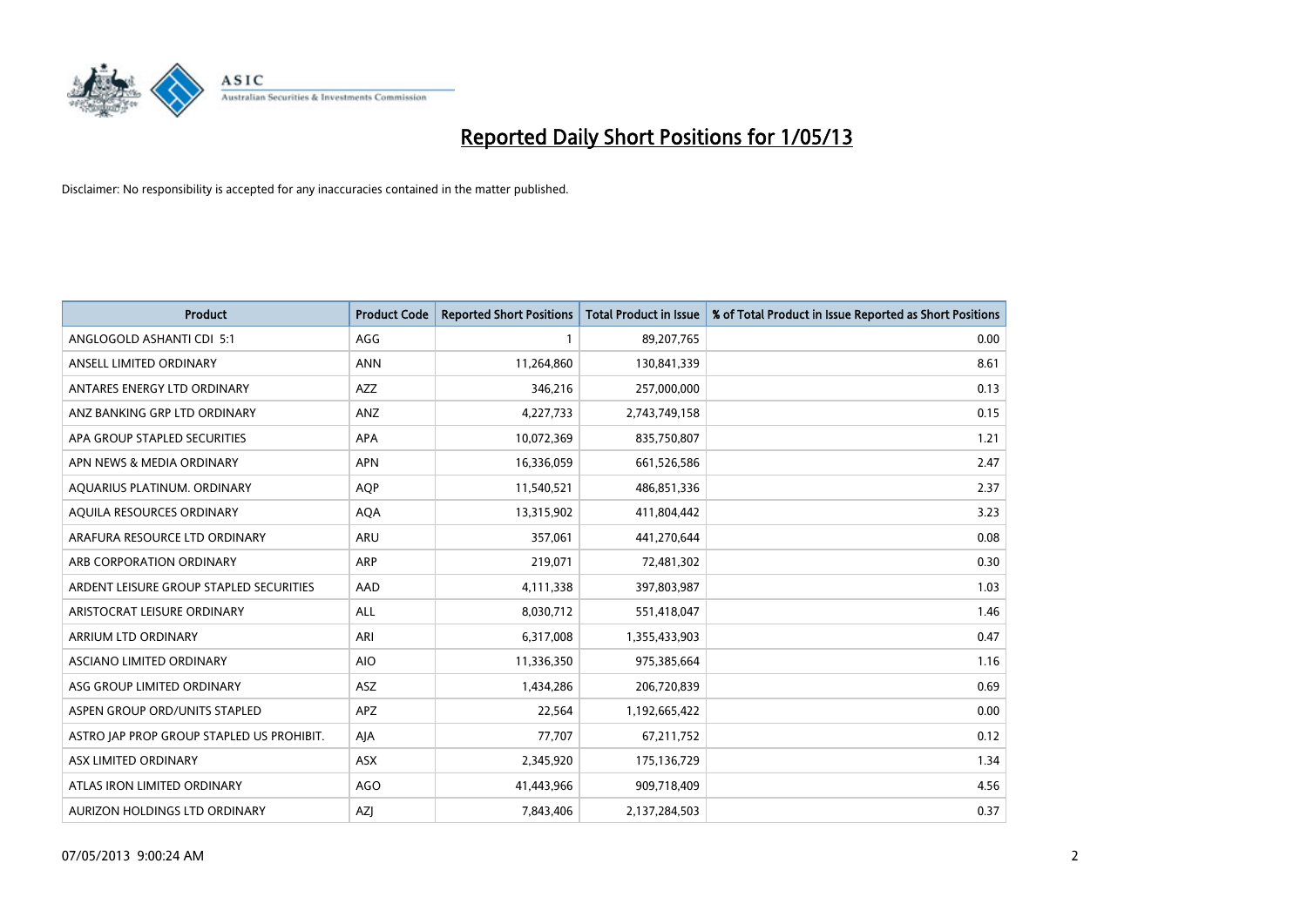

| <b>Product</b>                       | <b>Product Code</b> | <b>Reported Short Positions</b> | <b>Total Product in Issue</b> | % of Total Product in Issue Reported as Short Positions |
|--------------------------------------|---------------------|---------------------------------|-------------------------------|---------------------------------------------------------|
| <b>AURORA OIL &amp; GAS ORDINARY</b> | AUT                 | 4,239,274                       | 447,885,778                   | 0.95                                                    |
| AUSDRILL LIMITED ORDINARY            | ASL                 | 4,867,581                       | 309,585,297                   | 1.57                                                    |
| AUSENCO LIMITED ORDINARY             | AAX                 | 303,290                         | 123,527,574                   | 0.25                                                    |
| AUSTAL LIMITED ORDINARY              | ASB                 | 821,709                         | 346,007,639                   | 0.24                                                    |
| <b>AUSTBROKERS HOLDINGS ORDINARY</b> | <b>AUB</b>          | 3,831                           | 57,955,632                    | 0.01                                                    |
| AUSTIN ENGINEERING ORDINARY          | <b>ANG</b>          | 482,738                         | 73,164,403                    | 0.66                                                    |
| AUSTRALAND PROPERTY STAPLED SECURITY | ALZ                 | 254,126                         | 578,324,670                   | 0.04                                                    |
| AUSTRALIAN AGRICULT. ORDINARY        | AAC                 | 1,804,036                       | 312,949,029                   | 0.58                                                    |
| AUSTRALIAN EDUCATION UNITS           | <b>AEU</b>          | 4,389                           | 175,465,397                   | 0.00                                                    |
| AUSTRALIAN INFRASTR, UNITS/ORDINARY  | <b>AIX</b>          | 3,093,551                       | 620,733,944                   | 0.50                                                    |
| AUSTRALIAN PHARM. ORDINARY           | API                 | 239,507                         | 488,115,883                   | 0.05                                                    |
| AUTOMOTIVE HOLDINGS ORDINARY         | <b>AHE</b>          | 419,509                         | 260,579,682                   | 0.16                                                    |
| AVIENNINGS LIMITED ORDINARY          | AVI                 | 121,391                         | 274,588,694                   | 0.04                                                    |
| AWE LIMITED ORDINARY                 | AWE                 | 7,410,348                       | 522,116,985                   | 1.42                                                    |
| AZIMUTH RES LTD ORDINARY             | <b>AZH</b>          | 1,515,673                       | 430,626,680                   | 0.35                                                    |
| <b>BANDANNA ENERGY ORDINARY</b>      | <b>BND</b>          | 25,476,010                      | 528,481,199                   | 4.82                                                    |
| BANK OF QUEENSLAND. ORDINARY         | <b>BOQ</b>          | 3,359,790                       | 312,878,919                   | 1.07                                                    |
| <b>BASE RES LIMITED ORDINARY</b>     | <b>BSE</b>          | 3,715,241                       | 561,840,029                   | 0.66                                                    |
| <b>BATHURST RESOURCES ORDINARY</b>   | <b>BTU</b>          | 33,505,127                      | 697,247,997                   | 4.81                                                    |
| <b>BC IRON LIMITED ORDINARY</b>      | <b>BCI</b>          | 558,685                         | 123,104,384                   | 0.45                                                    |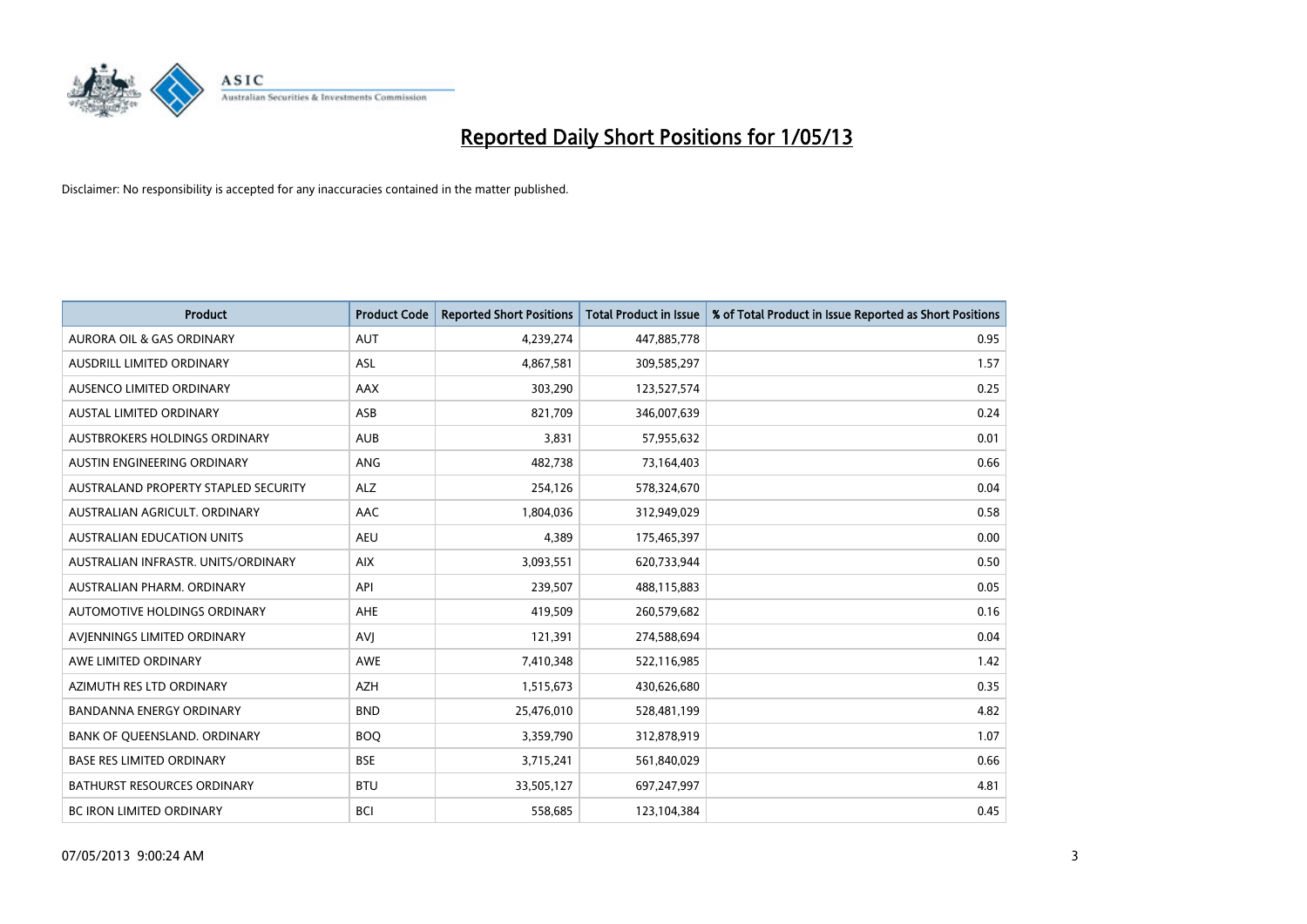

| <b>Product</b>                                | <b>Product Code</b> | <b>Reported Short Positions</b> | <b>Total Product in Issue</b> | % of Total Product in Issue Reported as Short Positions |
|-----------------------------------------------|---------------------|---------------------------------|-------------------------------|---------------------------------------------------------|
| BEACH ENERGY LIMITED ORDINARY                 | <b>BPT</b>          | 15,629,375                      | 1,267,805,688                 | 1.23                                                    |
| BEADELL RESOURCE LTD ORDINARY                 | <b>BDR</b>          | 34,438,415                      | 786,477,280                   | 4.38                                                    |
| BENDIGO AND ADELAIDE ORDINARY                 | <b>BEN</b>          | 13,669,425                      | 407,153,612                   | 3.36                                                    |
| BERKELEY RESOURCES ORDINARY                   | <b>BKY</b>          | 118,540                         | 179,393,273                   | 0.07                                                    |
| <b>BHP BILLITON LIMITED ORDINARY</b>          | <b>BHP</b>          | 11,320,166                      | 3,211,691,105                 | 0.35                                                    |
| <b>BILLABONG ORDINARY</b>                     | <b>BBG</b>          | 12,311,338                      | 478,944,292                   | 2.57                                                    |
| <b>BLACKMORES LIMITED ORDINARY</b>            | <b>BKL</b>          | 3,683                           | 16,972,069                    | 0.02                                                    |
| <b>BLACKTHORN RESOURCES ORD US PROHIBITED</b> | <b>BTR</b>          | 387,883                         | 164,285,950                   | 0.24                                                    |
| BLUESCOPE STEEL LTD ORDINARY                  | <b>BSL</b>          | 7,462,539                       | 558,243,305                   | 1.34                                                    |
| <b>BOART LONGYEAR ORDINARY</b>                | <b>BLY</b>          | 16,507,705                      | 461,163,412                   | 3.58                                                    |
| BORAL LIMITED, ORDINARY                       | <b>BLD</b>          | 26,021,688                      | 774,000,641                   | 3.36                                                    |
| <b>BRADKEN LIMITED ORDINARY</b>               | <b>BKN</b>          | 7,623,565                       | 169,240,662                   | 4.50                                                    |
| <b>BRAMBLES LIMITED ORDINARY</b>              | <b>BXB</b>          | 2,602,657                       | 1,557,263,816                 | 0.17                                                    |
| <b>BREVILLE GROUP LTD ORDINARY</b>            | <b>BRG</b>          | 2,289,346                       | 130,095,322                   | 1.76                                                    |
| <b>BRICKWORKS LIMITED ORDINARY</b>            | <b>BKW</b>          | 6,508                           | 147,818,132                   | 0.00                                                    |
| <b>BROCKMAN MINING LTD ORDINARY</b>           | <b>BCK</b>          | 90,995                          | 7,894,482,131                 | 0.00                                                    |
| BT INVESTMENT MNGMNT ORDINARY                 | <b>BTT</b>          | 44                              | 274,214,460                   | 0.00                                                    |
| BUCCANEER ENERGY LTD ORDINARY                 | <b>BCC</b>          | 1,000,000                       | 1,519,445,371                 | 0.07                                                    |
| <b>BURU ENERGY ORDINARY</b>                   | <b>BRU</b>          | 17,408,338                      | 274,036,429                   | 6.35                                                    |
| <b>BWP TRUST ORDINARY UNITS</b>               | <b>BWP</b>          | 4,129,372                       | 537,753,954                   | 0.77                                                    |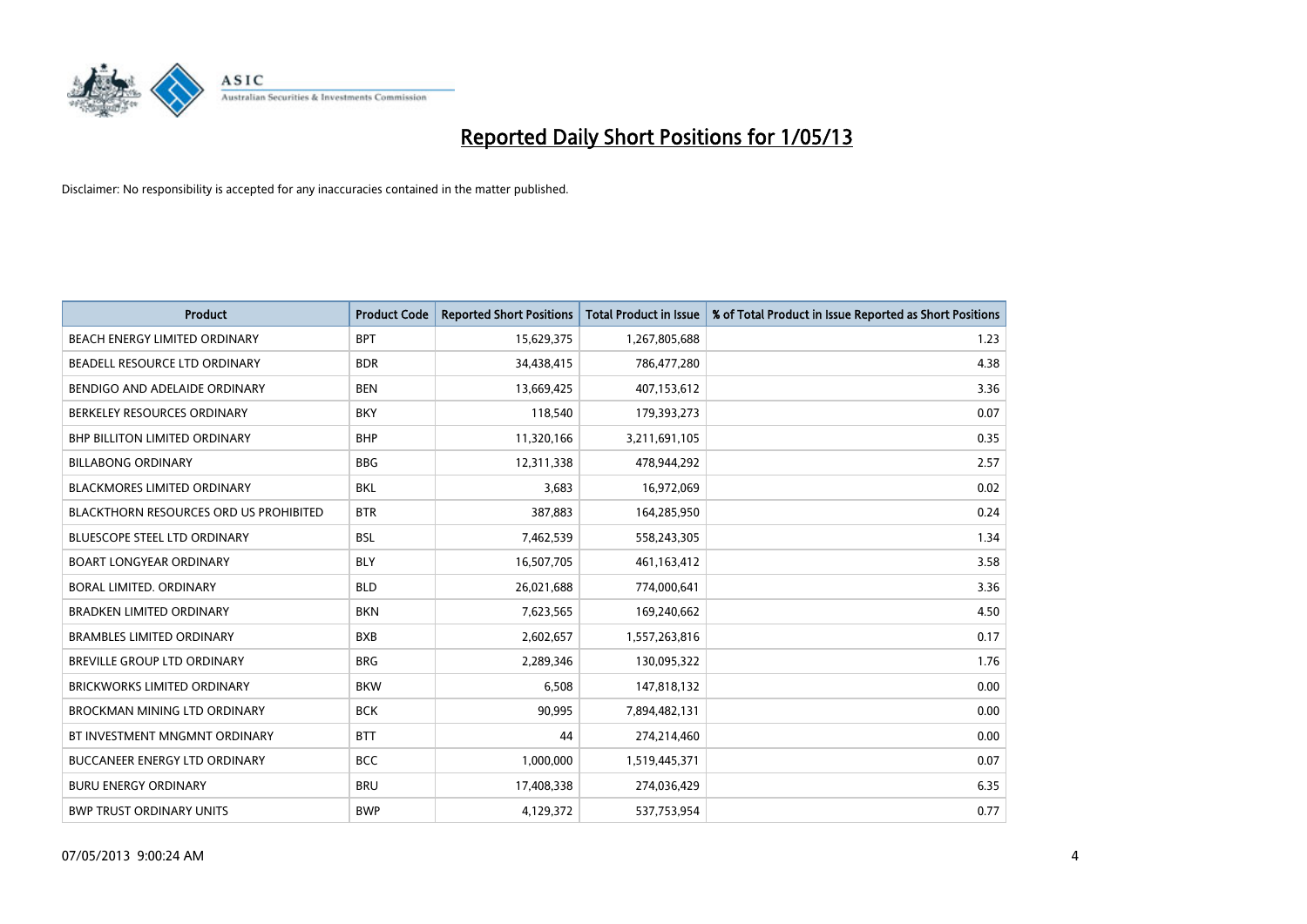

| <b>Product</b>                          | <b>Product Code</b> | <b>Reported Short Positions</b> | <b>Total Product in Issue</b> | % of Total Product in Issue Reported as Short Positions |
|-----------------------------------------|---------------------|---------------------------------|-------------------------------|---------------------------------------------------------|
| <b>CABCHARGE AUSTRALIA ORDINARY</b>     | CAB                 | 9,212,197                       | 120,430,683                   | 7.65                                                    |
| CALTEX AUSTRALIA ORDINARY               | <b>CTX</b>          | 3,710,268                       | 270,000,000                   | 1.37                                                    |
| CAPE LAMBERT RES LTD ORDINARY           | <b>CFE</b>          | 2,060,010                       | 687,283,792                   | 0.30                                                    |
| CARABELLA RES LTD ORDINARY              | <b>CLR</b>          | 153,326                         | 152,361,547                   | 0.10                                                    |
| <b>CARBON ENERGY ORDINARY</b>           | <b>CNX</b>          | 4,533                           | 782,684,355                   | 0.00                                                    |
| <b>CARDNO LIMITED ORDINARY</b>          | CDD                 | 7,348,414                       | 143,726,327                   | 5.11                                                    |
| CARNARVON PETROLEUM ORDINARY            | <b>CVN</b>          | 39,246                          | 934,109,501                   | 0.00                                                    |
| CARSALES.COM LTD ORDINARY               | <b>CRZ</b>          | 3,124,069                       | 236,113,495                   | 1.32                                                    |
| <b>CASH CONVERTERS ORDINARY</b>         | CCV                 | 402,399                         | 423,861,025                   | 0.09                                                    |
| CEDAR WOODS PROP. ORDINARY              | <b>CWP</b>          | 54                              | 73,047,793                    | 0.00                                                    |
| CENTRAL PETROLEUM ORDINARY              | <b>CTP</b>          | 749,107                         | 1,440,078,845                 | 0.05                                                    |
| <b>CERAMIC FUEL CELLS ORDINARY</b>      | <b>CFU</b>          | 1,134,532                       | 1,559,231,320                 | 0.07                                                    |
| CFS RETAIL TRUST GRP STAPLED SECURITIES | <b>CFX</b>          | 62,839,358                      | 2,828,495,659                 | 2.22                                                    |
| CHALLENGER DIV.PRO. STAPLED UNITS       | <b>CDI</b>          | 44,567                          | 214,101,013                   | 0.02                                                    |
| <b>CHALLENGER LIMITED ORDINARY</b>      | <b>CGF</b>          | 2,351,468                       | 532,319,752                   | 0.44                                                    |
| CHANDLER MACLEOD LTD ORDINARY           | <b>CMG</b>          | 150,000                         | 469,679,390                   | 0.03                                                    |
| CHARTER HALL GROUP STAPLED US PROHIBIT. | <b>CHC</b>          | 108,369                         | 302,262,312                   | 0.04                                                    |
| <b>CHARTER HALL RETAIL UNITS</b>        | <b>CQR</b>          | 2,755,746                       | 337,582,974                   | 0.82                                                    |
| <b>CHORUS LIMITED ORDINARY</b>          | <b>CNU</b>          | 273,955                         | 389,299,049                   | 0.07                                                    |
| CITIGOLD CORP LTD ORDINARY              | <b>CTO</b>          | 153,427                         | 1,352,907,765                 | 0.01                                                    |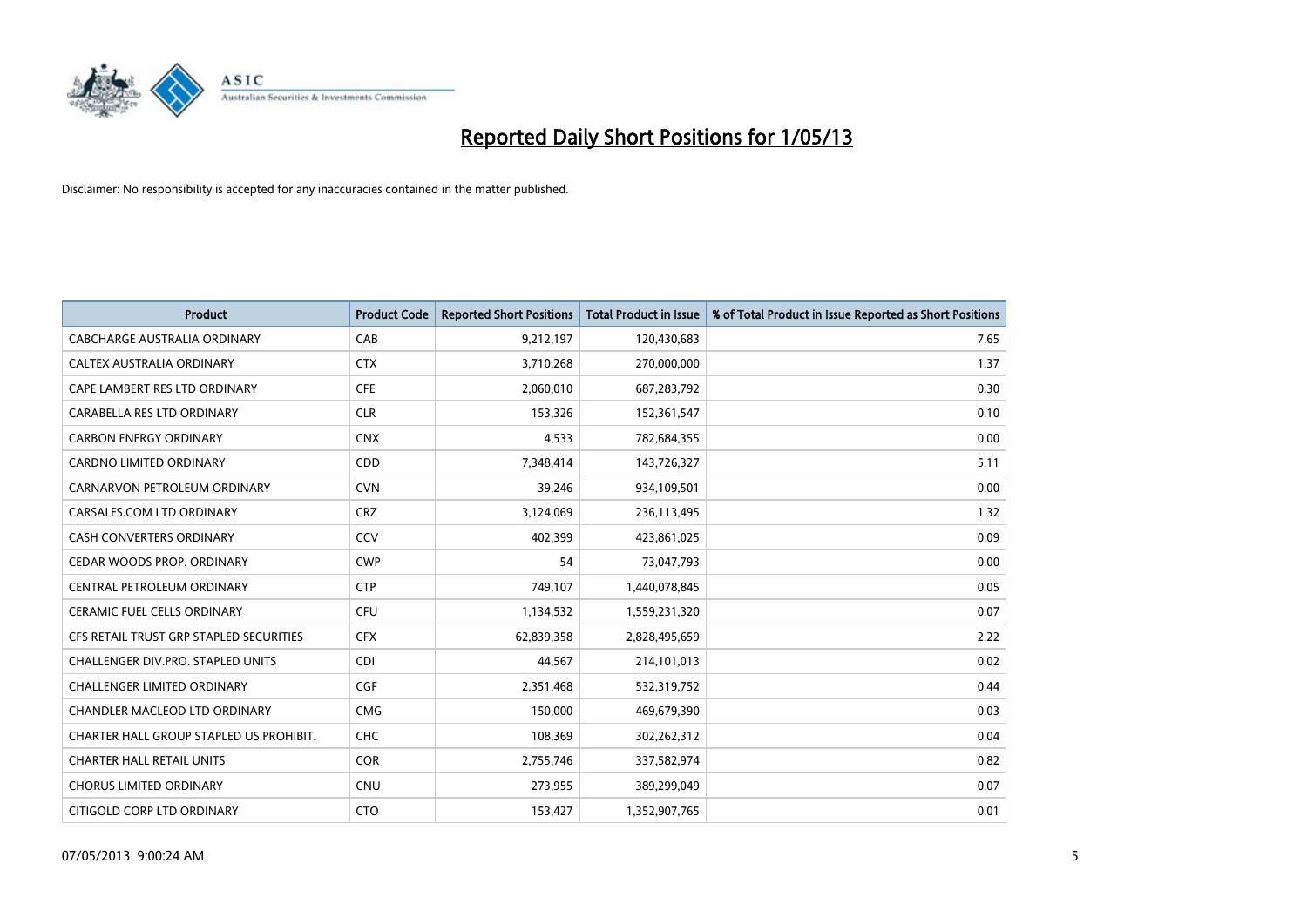

| <b>Product</b>                          | <b>Product Code</b> | <b>Reported Short Positions</b> | <b>Total Product in Issue</b> | % of Total Product in Issue Reported as Short Positions |
|-----------------------------------------|---------------------|---------------------------------|-------------------------------|---------------------------------------------------------|
| <b>CLOUGH LIMITED ORDINARY</b>          | <b>CLO</b>          | 817,653                         | 777,781,882                   | 0.11                                                    |
| COAL OF AFRICA LTD ORDINARY             | <b>CZA</b>          | 326                             | 1,048,368,613                 | 0.00                                                    |
| <b>COALSPUR MINES LTD ORDINARY</b>      | <b>CPL</b>          | 16,600,426                      | 634,248,901                   | 2.62                                                    |
| COCA-COLA AMATIL ORDINARY               | <b>CCL</b>          | 4,512,884                       | 763,590,249                   | 0.59                                                    |
| <b>COCHLEAR LIMITED ORDINARY</b>        | <b>COH</b>          | 4,488,322                       | 57,040,932                    | 7.87                                                    |
| <b>COCKATOO COAL ORDINARY</b>           | <b>COK</b>          | 12,626,781                      | 1,016,746,908                 | 1.24                                                    |
| <b>CODAN LIMITED ORDINARY</b>           | <b>CDA</b>          | 151,766                         | 176,926,104                   | 0.09                                                    |
| <b>COFFEY INTERNATIONAL ORDINARY</b>    | <b>COF</b>          | 167,469                         | 255,833,165                   | 0.07                                                    |
| COMMONWEALTH BANK, ORDINARY             | <b>CBA</b>          | 9,123,877                       | 1,609,180,841                 | 0.57                                                    |
| <b>COMMONWEALTH PROP ORDINARY UNITS</b> | <b>CPA</b>          | 15,226,935                      | 2,347,003,413                 | 0.65                                                    |
| <b>COMPASS RESOURCES ORDINARY</b>       | <b>CMR</b>          | 7,472                           | 1,403,744,100                 | 0.00                                                    |
| <b>COMPUTERSHARE LTD ORDINARY</b>       | <b>CPU</b>          | 11,605,369                      | 556,203,079                   | 2.09                                                    |
| COOPER ENERGY LTD ORDINARY              | <b>COE</b>          | 158,975                         | 329,099,922                   | 0.05                                                    |
| <b>CORP TRAVEL LIMITED ORDINARY</b>     | <b>CTD</b>          | 162,952                         | 77,410,044                    | 0.21                                                    |
| <b>CREDIT CORP GROUP ORDINARY</b>       | <b>CCP</b>          | 3,496                           | 45,932,899                    | 0.01                                                    |
| <b>CROMWELL PROP STAPLED SECURITIES</b> | <b>CMW</b>          | 1,858,589                       | 1,460,982,142                 | 0.13                                                    |
| <b>CROWN LIMITED ORDINARY</b>           | <b>CWN</b>          | 3,808,051                       | 728,394,185                   | 0.52                                                    |
| <b>CSG LIMITED ORDINARY</b>             | CSV                 | 103,753                         | 278,155,477                   | 0.04                                                    |
| <b>CSL LIMITED ORDINARY</b>             | <b>CSL</b>          | 1,183,098                       | 495,232,830                   | 0.24                                                    |
| <b>CSR LIMITED ORDINARY</b>             | <b>CSR</b>          | 49,469,581                      | 506,000,315                   | 9.78                                                    |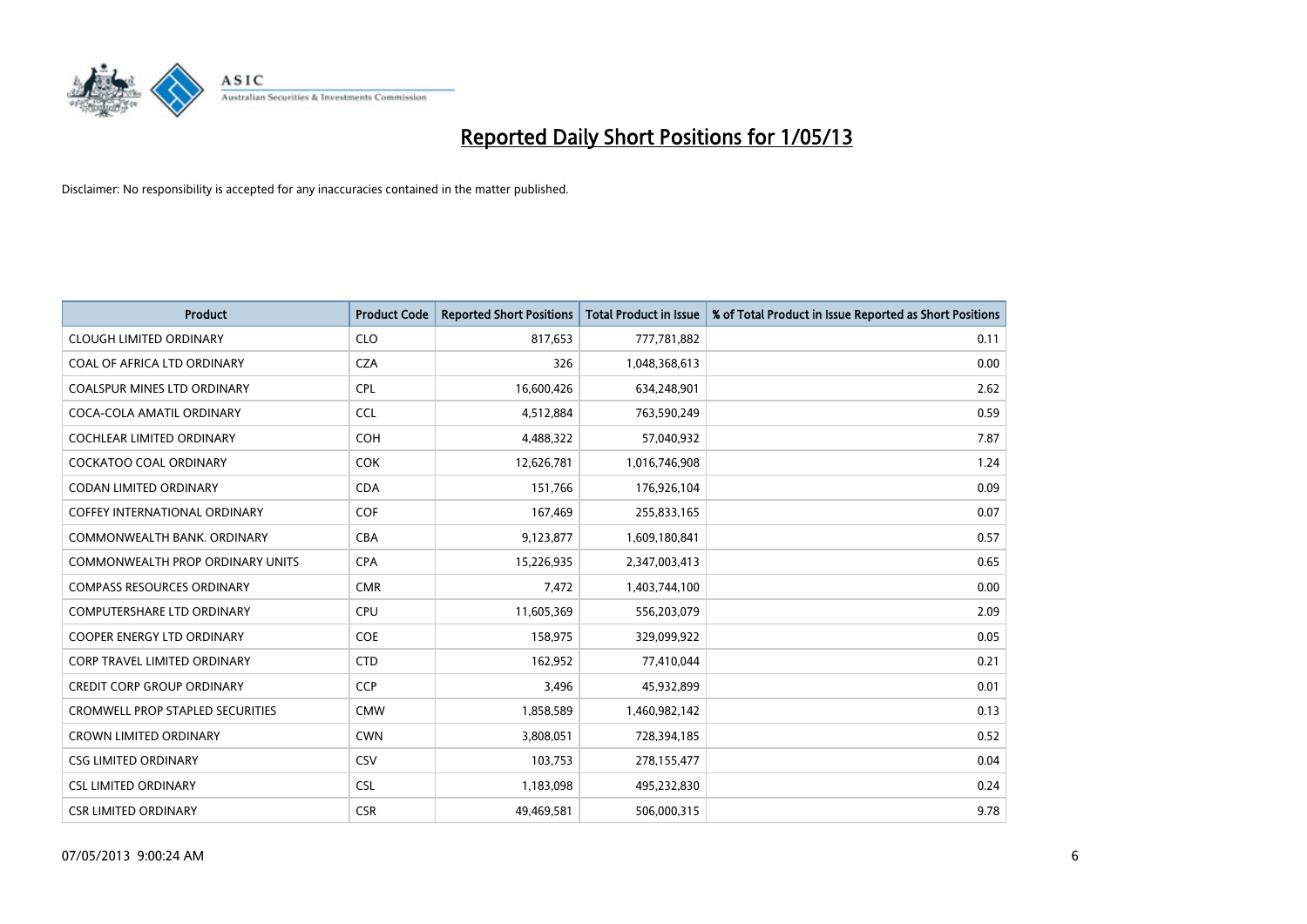

| <b>Product</b>                     | <b>Product Code</b> | <b>Reported Short Positions</b> | <b>Total Product in Issue</b> | % of Total Product in Issue Reported as Short Positions |
|------------------------------------|---------------------|---------------------------------|-------------------------------|---------------------------------------------------------|
| <b>CUDECO LIMITED ORDINARY</b>     | CDU                 | 3,964,546                       | 199,877,294                   | 1.98                                                    |
| DART ENERGY LTD ORDINARY           | <b>DTE</b>          | 13,798,987                      | 878,988,226                   | 1.57                                                    |
| DATA#3 LIMITED ORDINARY            | <b>DTL</b>          | 19,557                          | 153,974,950                   | 0.01                                                    |
| DAVID JONES LIMITED ORDINARY       | <b>DJS</b>          | 55,468,842                      | 531,788,775                   | 10.43                                                   |
| DECMIL GROUP LIMITED ORDINARY      | <b>DCG</b>          | 2,974,082                       | 168,203,219                   | 1.77                                                    |
| DEXUS PROPERTY GROUP STAPLED UNITS | <b>DXS</b>          | 18,364,550                      | 4,839,024,176                 | 0.38                                                    |
| DISCOVERY METALS LTD ORDINARY      | <b>DML</b>          | 8,107,673                       | 486,986,451                   | 1.66                                                    |
| DOMINO PIZZA ENTERPR ORDINARY      | <b>DMP</b>          | 305.469                         | 70,192,674                    | 0.44                                                    |
| DORAY MINERALS LTD ORDINARY        | <b>DRM</b>          | 57,921                          | 141,866,768                   | 0.04                                                    |
| DOWNER EDI LIMITED ORDINARY        | <b>DOW</b>          | 6,006,235                       | 433,409,429                   | 1.39                                                    |
| DRILLSEARCH ENERGY ORDINARY        | <b>DLS</b>          | 15,795,152                      | 427,353,371                   | 3.70                                                    |
| DUET GROUP STAPLED US PROHIBIT.    | <b>DUE</b>          | 34,095,709                      | 1,169,314,842                 | 2.92                                                    |
| DULUXGROUP LIMITED ORDINARY        | <b>DLX</b>          | 10,578,946                      | 374,507,181                   | 2.82                                                    |
| <b>DWS LTD ORDINARY</b>            | <b>DWS</b>          | 366,009                         | 132,362,763                   | 0.28                                                    |
| ECHO ENTERTAINMENT ORDINARY        | EGP                 | 4,945,773                       | 825,672,730                   | 0.60                                                    |
| ELDERS LIMITED ORDINARY            | <b>ELD</b>          | 16,352,937                      | 448,598,480                   | 3.65                                                    |
| ELEMENTAL MINERALS ORDINARY        | <b>ELM</b>          | 49,456                          | 288,587,228                   | 0.02                                                    |
| ELEMENTOS LIMITED ORDINARY         | <b>ELT</b>          | 16                              | 154,349,209                   | 0.00                                                    |
| <b>EMECO HOLDINGS ORDINARY</b>     | EHL                 | 13,146,350                      | 599,675,707                   | 2.19                                                    |
| <b>ENDEAVOUR MIN CORP CDI 1:1</b>  | <b>EVR</b>          | 120,088                         | 126,964,939                   | 0.09                                                    |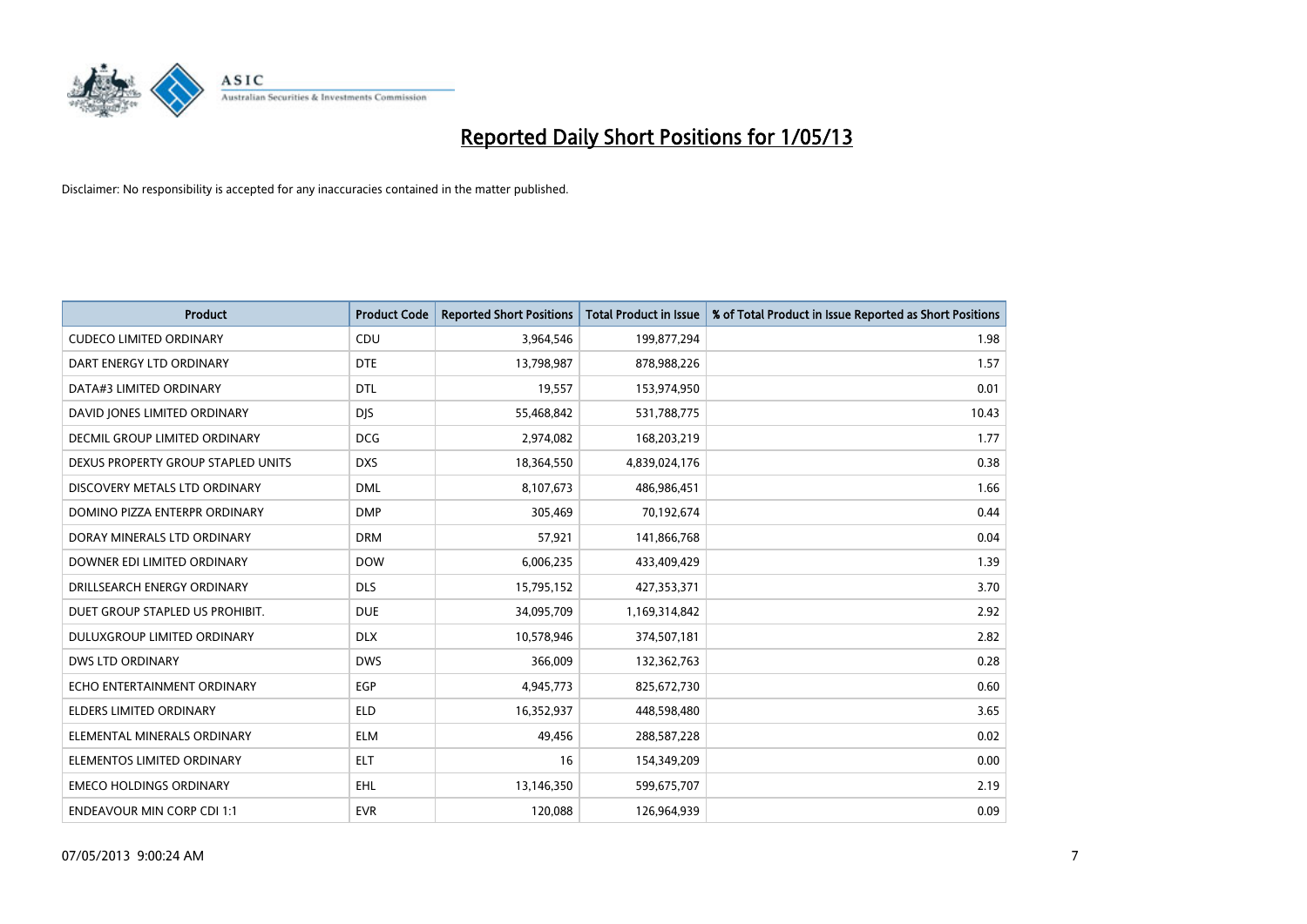

| <b>Product</b>                         | <b>Product Code</b> | <b>Reported Short Positions</b> | <b>Total Product in Issue</b> | % of Total Product in Issue Reported as Short Positions |
|----------------------------------------|---------------------|---------------------------------|-------------------------------|---------------------------------------------------------|
| <b>ENERGY RESOURCES ORDINARY 'A'</b>   | <b>ERA</b>          | 9,667,700                       | 517,725,062                   | 1.87                                                    |
| <b>ENERGY WORLD CORPOR, ORDINARY</b>   | <b>EWC</b>          | 18,621,872                      | 1,734,166,672                 | 1.07                                                    |
| <b>ENVESTRA LIMITED ORDINARY</b>       | <b>ENV</b>          | 977,063                         | 1,734,646,628                 | 0.06                                                    |
| EQUATORIAL RES LTD ORDINARY            | EQX                 | 8                               | 119,835,353                   | 0.00                                                    |
| ETFS METALS. ETFS GOLD                 | GOLD                | 400                             | 4,044,937                     | 0.01                                                    |
| EVOLUTION MINING LTD ORDINARY          | <b>EVN</b>          | 20,371,699                      | 708,092,989                   | 2.88                                                    |
| FAIRFAX MEDIA LTD ORDINARY             | <b>FXI</b>          | 399,148,181                     | 2,351,955,725                 | 16.97                                                   |
| <b>FANTASTIC HOLDINGS ORDINARY</b>     | <b>FAN</b>          | 32,888                          | 102,739,538                   | 0.03                                                    |
| <b>FAR LTD ORDINARY</b>                | <b>FAR</b>          | 22,121,932                      | 2,499,846,742                 | 0.88                                                    |
| FEDERATION CNTRES ORD/UNIT STAPLED SEC | <b>FDC</b>          | 4,043,060                       | 1,427,641,565                 | 0.28                                                    |
| FKP PROPERTY GROUP STAPLED SECURITIES  | <b>FKP</b>          | 6,361,690                       | 321,578,705                   | 1.98                                                    |
| FLEETWOOD CORP ORDINARY                | <b>FWD</b>          | 3,566,507                       | 60,518,944                    | 5.89                                                    |
| FLETCHER BUILDING ORDINARY             | <b>FBU</b>          | 4,108,248                       | 686,096,427                   | 0.60                                                    |
| FLEXIGROUP LIMITED ORDINARY            | <b>FXL</b>          | 83.936                          | 287,869,669                   | 0.03                                                    |
| FLIGHT CENTRE ORDINARY                 | <b>FLT</b>          | 11,747,683                      | 100,414,455                   | 11.70                                                   |
| FLINDERS MINES LTD ORDINARY            | <b>FMS</b>          | 2,813,927                       | 1,821,300,404                 | 0.15                                                    |
| <b>FOCUS MINERALS LTD ORDINARY</b>     | <b>FML</b>          | 27,275,832                      | 9,123,466,329                 | 0.30                                                    |
| FONTERRA SHARE FUND ORDINARY UNITS     | <b>FSF</b>          | 470,009                         | 98,204,734                    | 0.48                                                    |
| <b>FORGE GROUP LIMITED ORDINARY</b>    | FGE                 | 748,076                         | 86,169,014                    | 0.87                                                    |
| <b>FORTESCUE METALS GRP ORDINARY</b>   | <b>FMG</b>          | 182,473,779                     | 3,113,798,659                 | 5.86                                                    |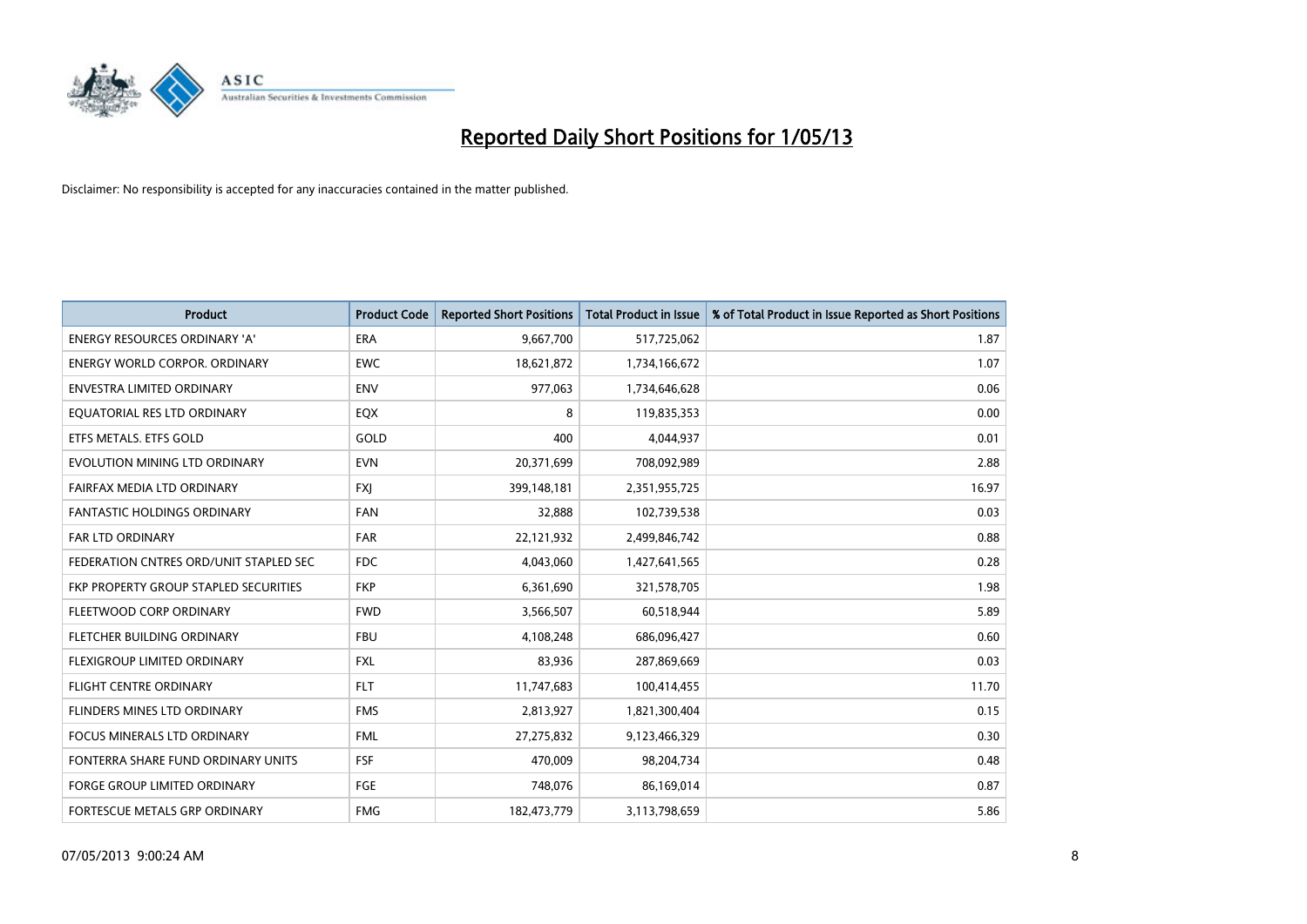

| <b>Product</b>                                   | <b>Product Code</b> | <b>Reported Short Positions</b> | <b>Total Product in Issue</b> | % of Total Product in Issue Reported as Short Positions |
|--------------------------------------------------|---------------------|---------------------------------|-------------------------------|---------------------------------------------------------|
| <b>G.U.D. HOLDINGS ORDINARY</b>                  | GUD                 | 4,813,910                       | 71,341,319                    | 6.75                                                    |
| <b>G8 EDUCATION LIMITED ORDINARY</b>             | <b>GEM</b>          | 364,368                         | 272,151,612                   | 0.13                                                    |
| <b>GAGE ROADS BREWING ORDINARY</b>               | <b>GRB</b>          | 247,878                         | 391,672,984                   | 0.06                                                    |
| <b>GALAXY RESOURCES ORDINARY</b>                 | <b>GXY</b>          | 3,851,130                       | 584,355,501                   | 0.66                                                    |
| <b>GEN HEALTHCARE REIT UNITS</b>                 | <b>GHC</b>          | 34,000                          | 83,065,848                    | 0.04                                                    |
| <b>GEODYNAMICS LIMITED ORDINARY</b>              | GDY                 | 850                             | 406,452,608                   | 0.00                                                    |
| <b>GINDALBIE METALS LTD ORDINARY</b>             | <b>GBG</b>          | 36,944,441                      | 1,492,154,301                 | 2.48                                                    |
| <b>GOODMAN FIELDER. ORDINARY</b>                 | <b>GFF</b>          | 41,641,444                      | 1,955,559,207                 | 2.13                                                    |
| <b>GOODMAN GROUP STAPLED</b>                     | <b>GMG</b>          | 8,783,121                       | 1,713,233,947                 | 0.51                                                    |
| <b>GPT GROUP STAPLED SEC.</b>                    | <b>GPT</b>          | 6,443,140                       | 1,768,731,729                 | 0.36                                                    |
| <b>GRAINCORP LIMITED A CLASS ORDINARY</b>        | <b>GNC</b>          | 2,514,043                       | 228,855,628                   | 1.10                                                    |
| <b>GRANGE RESOURCES, ORDINARY</b>                | <b>GRR</b>          | 2,744,853                       | 1,156,492,195                 | 0.24                                                    |
| <b>GREENLAND MIN EN LTD ORDINARY</b>             | GGG                 | 6,877,882                       | 571,975,263                   | 1.20                                                    |
| <b>GROWTHPOINT PROPERTY ORD/UNIT STAPLED SEC</b> | GOZ                 | 5,483                           | 402,830,366                   | 0.00                                                    |
| <b>GRYPHON MINERALS LTD ORDINARY</b>             | GRY                 | 14,500,256                      | 400,464,983                   | 3.62                                                    |
| <b>GUILDFORD COAL LTD ORDINARY</b>               | <b>GUF</b>          | 1,408,615                       | 635,046,899                   | 0.22                                                    |
| <b>GUNNS LIMITED ORDINARY</b>                    | <b>GNS</b>          | 51,772,667                      | 848,401,559                   | 6.10                                                    |
| <b>GWA GROUP LTD ORDINARY</b>                    | <b>GWA</b>          | 10,172,146                      | 306,533,770                   | 3.32                                                    |
| <b>HARVEY NORMAN ORDINARY</b>                    | <b>HVN</b>          | 83,458,739                      | 1,062,316,784                 | 7.86                                                    |
| HASTIE GROUP LIMITED ORDINARY                    | <b>HST</b>          | 210,891                         | 137,353,504                   | 0.15                                                    |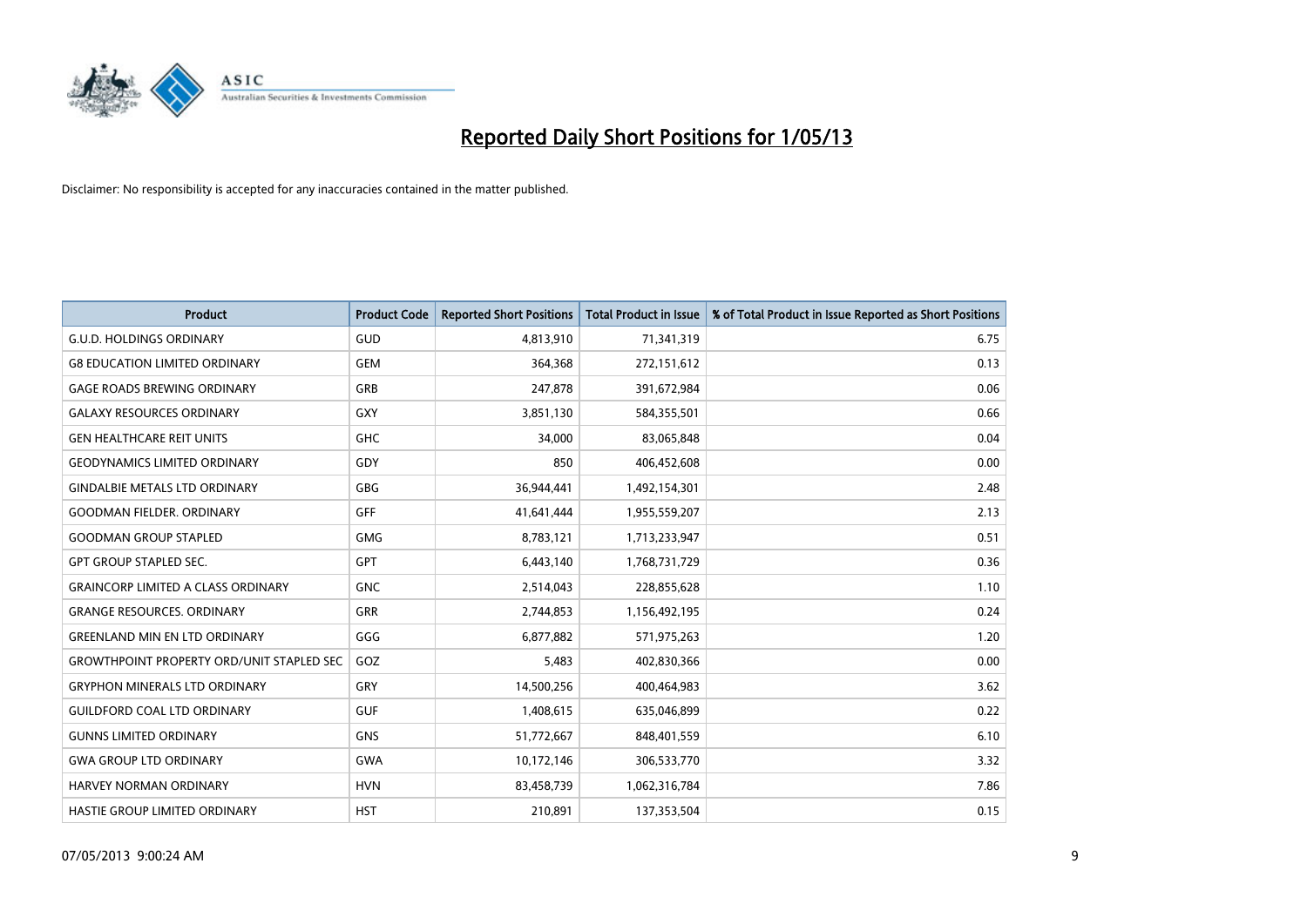

| <b>Product</b>                         | <b>Product Code</b> | <b>Reported Short Positions</b> | <b>Total Product in Issue</b> | % of Total Product in Issue Reported as Short Positions |
|----------------------------------------|---------------------|---------------------------------|-------------------------------|---------------------------------------------------------|
| <b>HENDERSON GROUP CDI 1:1</b>         | <b>HGG</b>          | 1,078,931                       | 739,664,277                   | 0.15                                                    |
| HFA HOLDINGS LIMITED ORDINARY          | <b>HFA</b>          | 3,809                           | 117,332,831                   | 0.00                                                    |
| <b>HIGHLANDS PACIFIC ORDINARY</b>      | <b>HIG</b>          | 100,000                         | 789,344,774                   | 0.01                                                    |
| HILLGROVE RES LTD ORDINARY             | <b>HGO</b>          | 1,734,834                       | 1,022,760,221                 | 0.17                                                    |
| HILLS HOLDINGS LTD ORDINARY            | HIL                 | 1,354,549                       | 246,500,444                   | 0.55                                                    |
| HORIZON OIL LIMITED ORDINARY           | <b>HZN</b>          | 61,373,936                      | 1,135,266,515                 | 5.41                                                    |
| <b>ICAR ASIA LTD ORDINARY</b>          | ICQ                 | 25,000                          | 53,498,663                    | 0.05                                                    |
| ICON ENERGY LIMITED ORDINARY           | <b>ICN</b>          | 1,561,331                       | 533,391,210                   | 0.29                                                    |
| <b>IINET LIMITED ORDINARY</b>          | <b>IIN</b>          | 1,302,010                       | 161,238,847                   | 0.81                                                    |
| <b>ILUKA RESOURCES ORDINARY</b>        | ILU                 | 60,681,403                      | 418,700,517                   | 14.49                                                   |
| <b>IMDEX LIMITED ORDINARY</b>          | <b>IMD</b>          | 5,014,983                       | 210,473,188                   | 2.38                                                    |
| IMF (AUSTRALIA) LTD ORDINARY           | <b>IMF</b>          | 1,081,382                       | 123,201,716                   | 0.88                                                    |
| <b>INCITEC PIVOT ORDINARY</b>          | IPL                 | 29,125,411                      | 1,628,730,107                 | 1.79                                                    |
| <b>INDEPENDENCE GROUP ORDINARY</b>     | <b>IGO</b>          | 5,329,873                       | 232,882,535                   | 2.29                                                    |
| <b>INDOPHIL RESOURCES ORDINARY</b>     | <b>IRN</b>          | 803,916                         | 1,203,146,194                 | 0.07                                                    |
| INFIGEN ENERGY STAPLED SECURITIES      | <b>IFN</b>          | 3,291,809                       | 762,265,972                   | 0.43                                                    |
| INSURANCE AUSTRALIA ORDINARY           | IAG                 | 2,512,764                       | 2,079,034,021                 | 0.12                                                    |
| INTEGRATED RESEARCH ORDINARY           | IRI                 | 36,718                          | 168,359,453                   | 0.02                                                    |
| <b>INTREPID MINES ORDINARY</b>         | <b>IAU</b>          | 16,732,457                      | 555,792,572                   | 3.01                                                    |
| INVESTA OFFICE FUND STAPLED SECURITIES | <b>IOF</b>          | 1,370,265                       | 614,047,458                   | 0.22                                                    |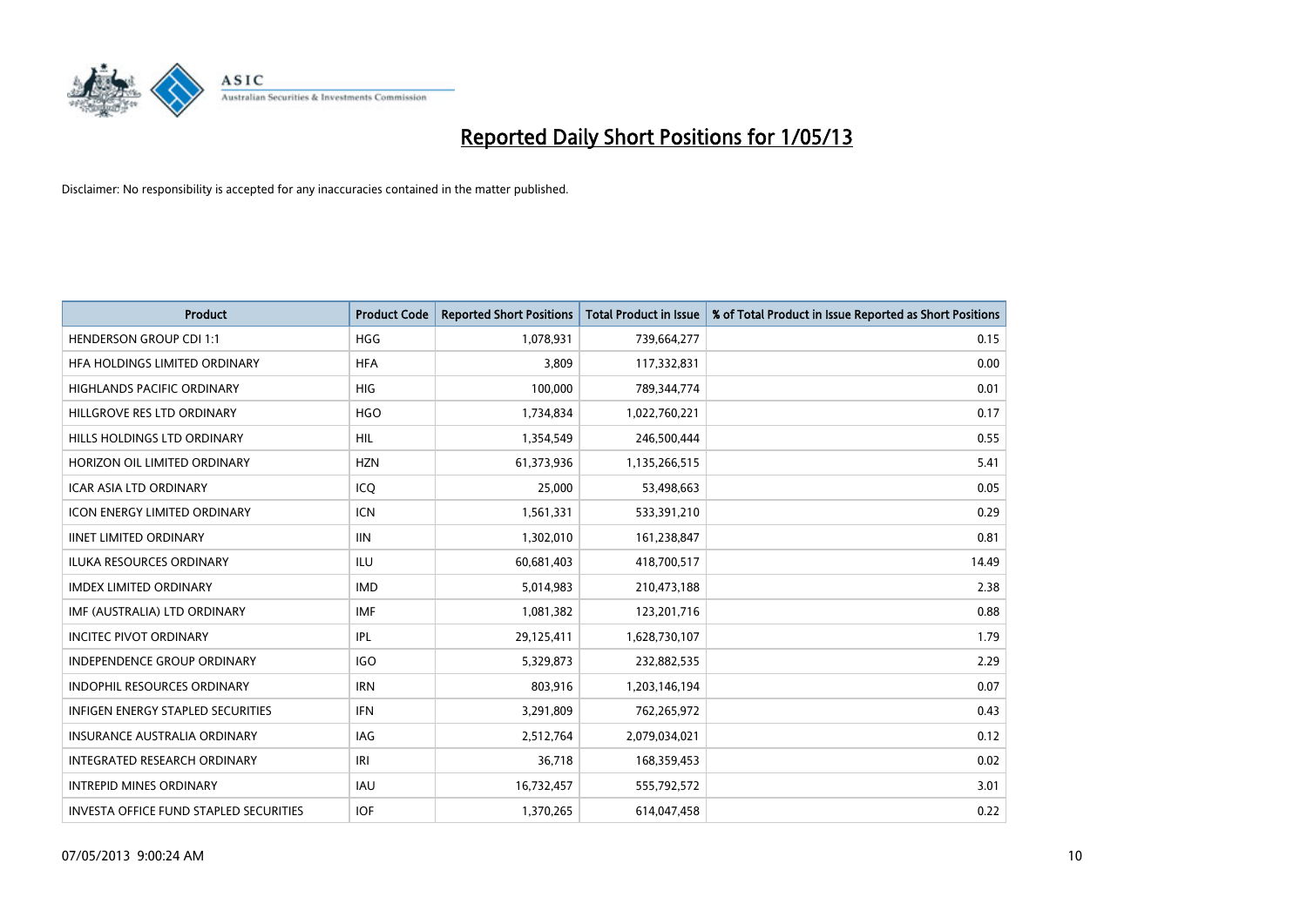

| <b>Product</b>                           | <b>Product Code</b> | <b>Reported Short Positions</b> | <b>Total Product in Issue</b> | % of Total Product in Issue Reported as Short Positions |
|------------------------------------------|---------------------|---------------------------------|-------------------------------|---------------------------------------------------------|
| <b>INVOCARE LIMITED ORDINARY</b>         | <b>IVC</b>          | 1,078,606                       | 110,030,298                   | 0.98                                                    |
| ION LIMITED ORDINARY                     | <b>ION</b>          | 164,453                         | 256,365,105                   | 0.06                                                    |
| <b>IOOF HOLDINGS LTD ORDINARY</b>        | IFL                 | 2,398,839                       | 232,091,225                   | 1.03                                                    |
| <b>IRESS LIMITED ORDINARY</b>            | <b>IRE</b>          | 2,766,750                       | 128,620,231                   | 2.15                                                    |
| <b>IRON ORE HOLDINGS ORDINARY</b>        | <b>IOH</b>          | 16,649                          | 161,174,005                   | 0.01                                                    |
| <b>IVANHOE AUSTRALIA ORDINARY</b>        | <b>IVA</b>          | 1,556,009                       | 725,494,382                   | 0.21                                                    |
| JAMES HARDIE INDUST CHESS DEPOSITARY INT | <b>IHX</b>          | 6,031,642                       | 441,646,684                   | 1.37                                                    |
| <b>JB HI-FI LIMITED ORDINARY</b>         | <b>JBH</b>          | 17,950,045                      | 98,947,309                    | 18.14                                                   |
| <b>JUMBO INTERACTIVE ORDINARY</b>        | JIN                 | 27,147                          | 43,552,560                    | 0.06                                                    |
| <b>JUPITER MINES ORDINARY</b>            | <b>IMS</b>          | 30                              | 2,281,835,383                 | 0.00                                                    |
| KAGARA LTD ORDINARY                      | KZL                 | 3,008,926                       | 798,953,117                   | 0.38                                                    |
| KAROON GAS AUSTRALIA ORDINARY            | <b>KAR</b>          | 1,604,230                       | 221,420,769                   | 0.72                                                    |
| KATHMANDU HOLD LTD ORDINARY              | <b>KMD</b>          | 754,276                         | 200,215,894                   | 0.38                                                    |
| <b>KBL MINING LIMITED ORDINARY</b>       | KBL                 | 1,820                           | 293,535,629                   | 0.00                                                    |
| KIDMAN RESOURCES LTD ORDINARY            | <b>KDR</b>          | 72,586                          | 85,525,328                    | 0.08                                                    |
| KINGSGATE CONSOLID. ORDINARY             | <b>KCN</b>          | 11,296,982                      | 152,191,905                   | 7.42                                                    |
| KINGSROSE MINING LTD ORDINARY            | <b>KRM</b>          | 450,995                         | 291,959,871                   | 0.15                                                    |
| LEIGHTON HOLDINGS ORDINARY               | LEI                 | 7,959,710                       | 337,230,813                   | 2.36                                                    |
| LEND LEASE GROUP UNIT/ORD STAPLED        | LLC                 | 6,275,989                       | 575,508,314                   | 1.09                                                    |
| LINC ENERGY LTD ORDINARY                 | <b>LNC</b>          | 15,368,205                      | 520,765,276                   | 2.95                                                    |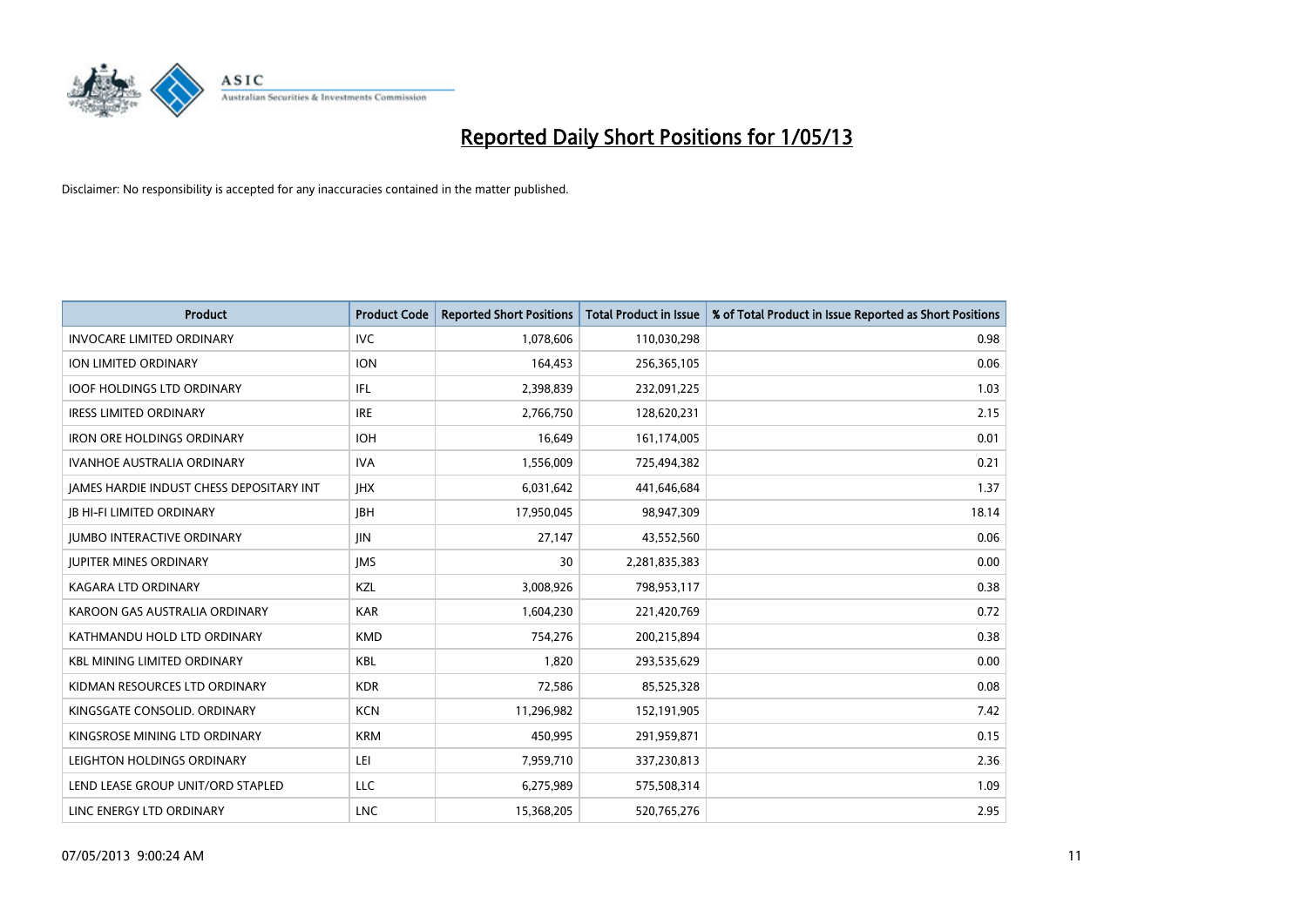

| <b>Product</b>                        | <b>Product Code</b> | <b>Reported Short Positions</b> | <b>Total Product in Issue</b> | % of Total Product in Issue Reported as Short Positions |
|---------------------------------------|---------------------|---------------------------------|-------------------------------|---------------------------------------------------------|
| LION SELECTION GRP ORDINARY           | <b>LSX</b>          | 36                              | 88,031,572                    | 0.00                                                    |
| LYCOPODIUM LIMITED ORDINARY           | <b>LYL</b>          | 274                             | 38,955,103                    | 0.00                                                    |
| LYNAS CORPORATION ORDINARY            | <b>LYC</b>          | 205,359,047                     | 1,960,801,292                 | 10.47                                                   |
| M2 TELECOMMUNICATION ORDINARY         | <b>MTU</b>          | 6,029,952                       | 159,260,396                   | 3.79                                                    |
| <b>MACA LIMITED ORDINARY</b>          | <b>MLD</b>          | 8,405                           | 172,500,000                   | 0.00                                                    |
| MACMAHON HOLDINGS ORDINARY            | MAH                 | 10,990,057                      | 1,261,699,966                 | 0.87                                                    |
| MACO ATLAS ROADS GRP ORDINARY STAPLED | <b>MQA</b>          | 16,368,834                      | 478,531,436                   | 3.42                                                    |
| MACQUARIE GROUP LTD ORDINARY          | MQG                 | 3,458,448                       | 339,506,578                   | 1.02                                                    |
| MAGELLAN FIN GRP LTD ORDINARY         | <b>MFG</b>          | 473,502                         | 152,782,876                   | 0.31                                                    |
| <b>MATRIX C &amp; E LTD ORDINARY</b>  | <b>MCE</b>          | 3,464,930                       | 94,555,428                    | 3.66                                                    |
| MAVERICK DRILLING ORDINARY            | <b>MAD</b>          | 12,366,640                      | 452,726,751                   | 2.73                                                    |
| MCMILLAN SHAKESPEARE ORDINARY         | <b>MMS</b>          | 538,929                         | 74,523,965                    | 0.72                                                    |
| MCPHERSON'S LTD ORDINARY              | <b>MCP</b>          | 4,147                           | 89,294,198                    | 0.00                                                    |
| MEDUSA MINING LTD ORDINARY            | <b>MML</b>          | 3,545,040                       | 188,903,911                   | 1.88                                                    |
| MEO AUSTRALIA LTD ORDINARY            | <b>MEO</b>          | 331,375                         | 627,264,587                   | 0.05                                                    |
| <b>MERMAID MARINE ORDINARY</b>        | <b>MRM</b>          | 897,626                         | 227,935,608                   | 0.39                                                    |
| MESOBLAST LIMITED ORDINARY            | <b>MSB</b>          | 15,300,130                      | 314,811,301                   | 4.86                                                    |
| METALS X LIMITED ORDINARY             | <b>MLX</b>          | 77,960                          | 1,651,766,110                 | 0.00                                                    |
| METCASH LIMITED ORDINARY              | <b>MTS</b>          | 74,903,497                      | 880,704,786                   | 8.50                                                    |
| MICLYN EXP OFFSHR ORDINARY            | <b>MIO</b>          | 693,573                         | 281,536,912                   | 0.25                                                    |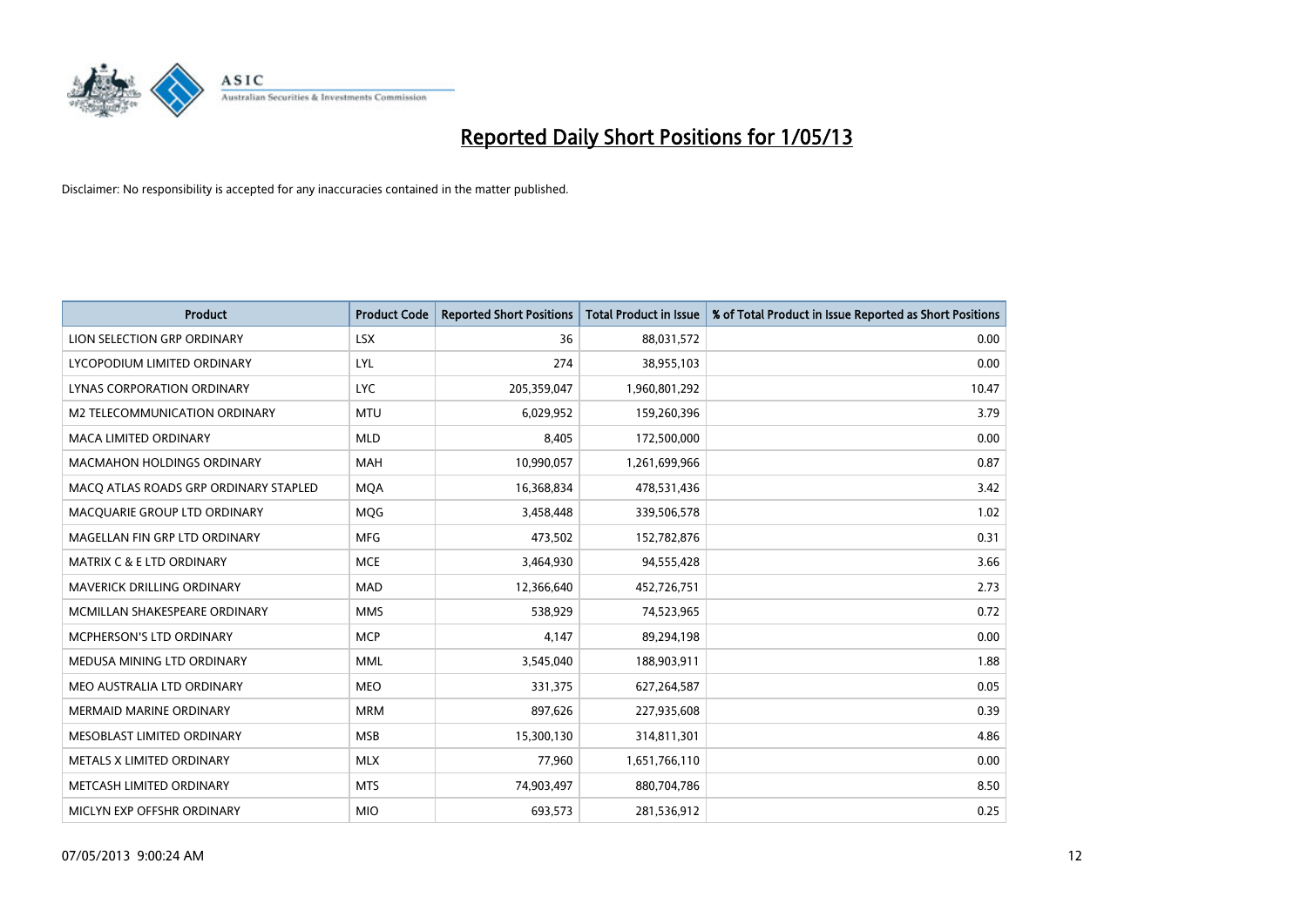

| <b>Product</b>                  | <b>Product Code</b> | <b>Reported Short Positions</b> | <b>Total Product in Issue</b> | % of Total Product in Issue Reported as Short Positions |
|---------------------------------|---------------------|---------------------------------|-------------------------------|---------------------------------------------------------|
| MILTON CORPORATION ORDINARY     | <b>MLT</b>          | 12,800                          | 122,147,119                   | 0.01                                                    |
| MINCOR RESOURCES NL ORDINARY    | <b>MCR</b>          | 2,456,049                       | 188,208,274                   | 1.30                                                    |
| MINERA GOLD LTD ORDINARY        | <b>MIZ</b>          | 100,000                         | 466,922,122                   | 0.02                                                    |
| MINERAL DEPOSITS ORDINARY       | <b>MDL</b>          | 2,444,447                       | 83,538,786                    | 2.93                                                    |
| MINERAL RESOURCES, ORDINARY     | <b>MIN</b>          | 4,255,876                       | 185,957,992                   | 2.29                                                    |
| MIRABELA NICKEL LTD ORDINARY    | <b>MBN</b>          | 20,498,568                      | 876,765,094                   | 2.34                                                    |
| MIRVAC GROUP STAPLED SECURITIES | <b>MGR</b>          | 5,736,381                       | 3,426,028,367                 | 0.17                                                    |
| MOLOPO ENERGY LTD ORDINARY      | <b>MPO</b>          | 1,328,188                       | 246,371,894                   | 0.54                                                    |
| MONADELPHOUS GROUP ORDINARY     | <b>MND</b>          | 10,445,158                      | 90,940,258                    | 11.49                                                   |
| MORTGAGE CHOICE LTD ORDINARY    | <b>MOC</b>          | 1,499,216                       | 123,431,282                   | 1.21                                                    |
| MOUNT GIBSON IRON ORDINARY      | <b>MGX</b>          | 17,717,537                      | 1,090,584,232                 | 1.62                                                    |
| <b>MULTIPLEX SITES SITES</b>    | <b>MXUPA</b>        | 969                             | 4,500,000                     | 0.02                                                    |
| MURCHISON METALS LTD ORDINARY   | <b>MMX</b>          | 3,744,522                       | 450,497,346                   | 0.83                                                    |
| MYER HOLDINGS LTD ORDINARY      | <b>MYR</b>          | 86,582,045                      | 583,594,551                   | 14.84                                                   |
| <b>MYSTATE LIMITED ORDINARY</b> | <b>MYS</b>          | 20,308                          | 87,117,374                    | 0.02                                                    |
| NATIONAL AUST. BANK ORDINARY    | <b>NAB</b>          | 15,304,161                      | 2,342,421,436                 | 0.65                                                    |
| NAVITAS LIMITED ORDINARY        | <b>NVT</b>          | 14,592,232                      | 375,367,918                   | 3.89                                                    |
| NEON ENERGY LIMITED ORDINARY    | <b>NEN</b>          | 2,286,894                       | 549,844,091                   | 0.42                                                    |
| NEW HOPE CORPORATION ORDINARY   | <b>NHC</b>          | 2,629,471                       | 830,563,352                   | 0.32                                                    |
| NEW STANDARD ENERGY ORDINARY    | <b>NSE</b>          | 513,722                         | 305,331,847                   | 0.17                                                    |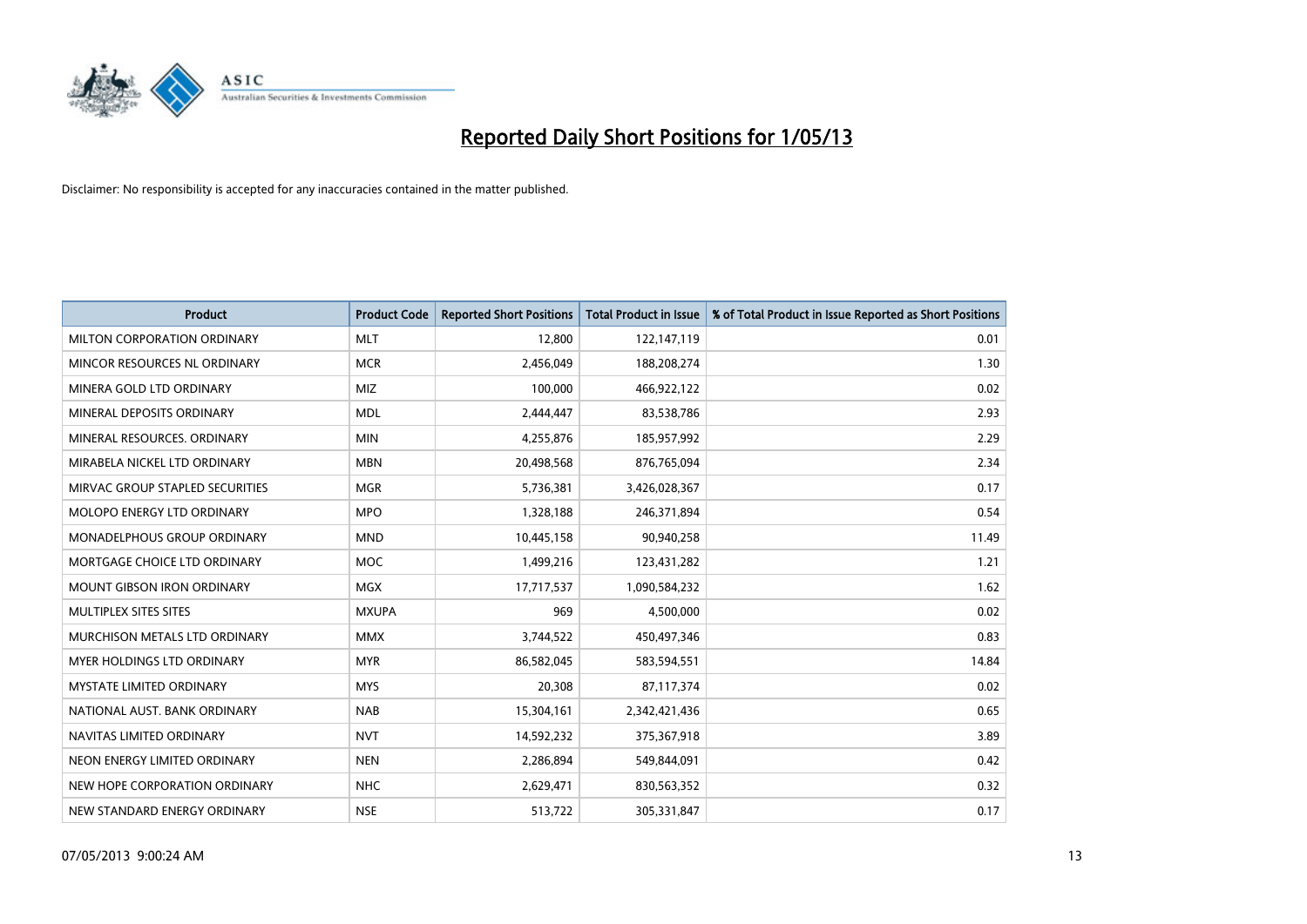

| <b>Product</b>                        | <b>Product Code</b> | <b>Reported Short Positions</b> | <b>Total Product in Issue</b> | % of Total Product in Issue Reported as Short Positions |
|---------------------------------------|---------------------|---------------------------------|-------------------------------|---------------------------------------------------------|
| NEWCREST MINING ORDINARY              | <b>NCM</b>          | 6,549,563                       | 766,510,971                   | 0.85                                                    |
| NEWS CORP A NON-VOTING CDI            | <b>NWSLV</b>        | 2,466,823                       | 1,517,847,401                 | 0.16                                                    |
| NEWS CORP B VOTING CDI                | <b>NWS</b>          | 860,671                         | 798,520,953                   | 0.11                                                    |
| NEXTDC LIMITED ORDINARY               | <b>NXT</b>          | 5,134,504                       | 173,102,288                   | 2.97                                                    |
| NEXUS ENERGY LIMITED ORDINARY         | <b>NXS</b>          | 12,244,337                      | 1,329,821,159                 | 0.92                                                    |
| NIDO PETROLEUM ORDINARY               | <b>NDO</b>          | 42,400                          | 2,044,984,301                 | 0.00                                                    |
| NOBLE MINERAL RES ORDINARY            | <b>NMG</b>          | 2,528,936                       | 666,397,952                   | 0.38                                                    |
| NORFOLK GROUP ORDINARY                | <b>NFK</b>          | 390,051                         | 158,890,730                   | 0.25                                                    |
| NORTHERN IRON LTD ORDINARY            | <b>NFE</b>          | 1,911,998                       | 484,405,314                   | 0.39                                                    |
| NORTHERN STAR ORDINARY                | <b>NST</b>          | 3,878,811                       | 424,277,027                   | 0.91                                                    |
| NRW HOLDINGS LIMITED ORDINARY         | <b>NWH</b>          | 19,681,951                      | 278,888,011                   | 7.06                                                    |
| NUCOAL RESOURCES LTD ORDINARY         | <b>NCR</b>          | 150,000                         | 768,612,354                   | 0.02                                                    |
| NUFARM LIMITED ORDINARY               | <b>NUF</b>          | 12,636,639                      | 262,796,891                   | 4.81                                                    |
| OCEANAGOLD CORP. CHESS DEPOSITARY INT | <b>OGC</b>          | 1,025,609                       | 293,517,918                   | 0.35                                                    |
| OIL SEARCH LTD ORDINARY               | OSH                 | 24,421,413                      | 1,338,243,530                 | 1.82                                                    |
| OM HOLDINGS LIMITED ORDINARY          | OMH                 | 3,708,187                       | 673,423,337                   | 0.55                                                    |
| ORICA LIMITED ORDINARY                | ORI                 | 5,059,627                       | 366,868,401                   | 1.38                                                    |
| ORIGIN ENERGY ORDINARY                | <b>ORG</b>          | 15,060,758                      | 1,097,938,465                 | 1.37                                                    |
| OROCOBRE LIMITED ORDINARY             | <b>ORE</b>          | 670,053                         | 117,745,140                   | 0.57                                                    |
| OROTONGROUP LIMITED ORDINARY          | ORL                 | 140,291                         | 40,880,902                    | 0.34                                                    |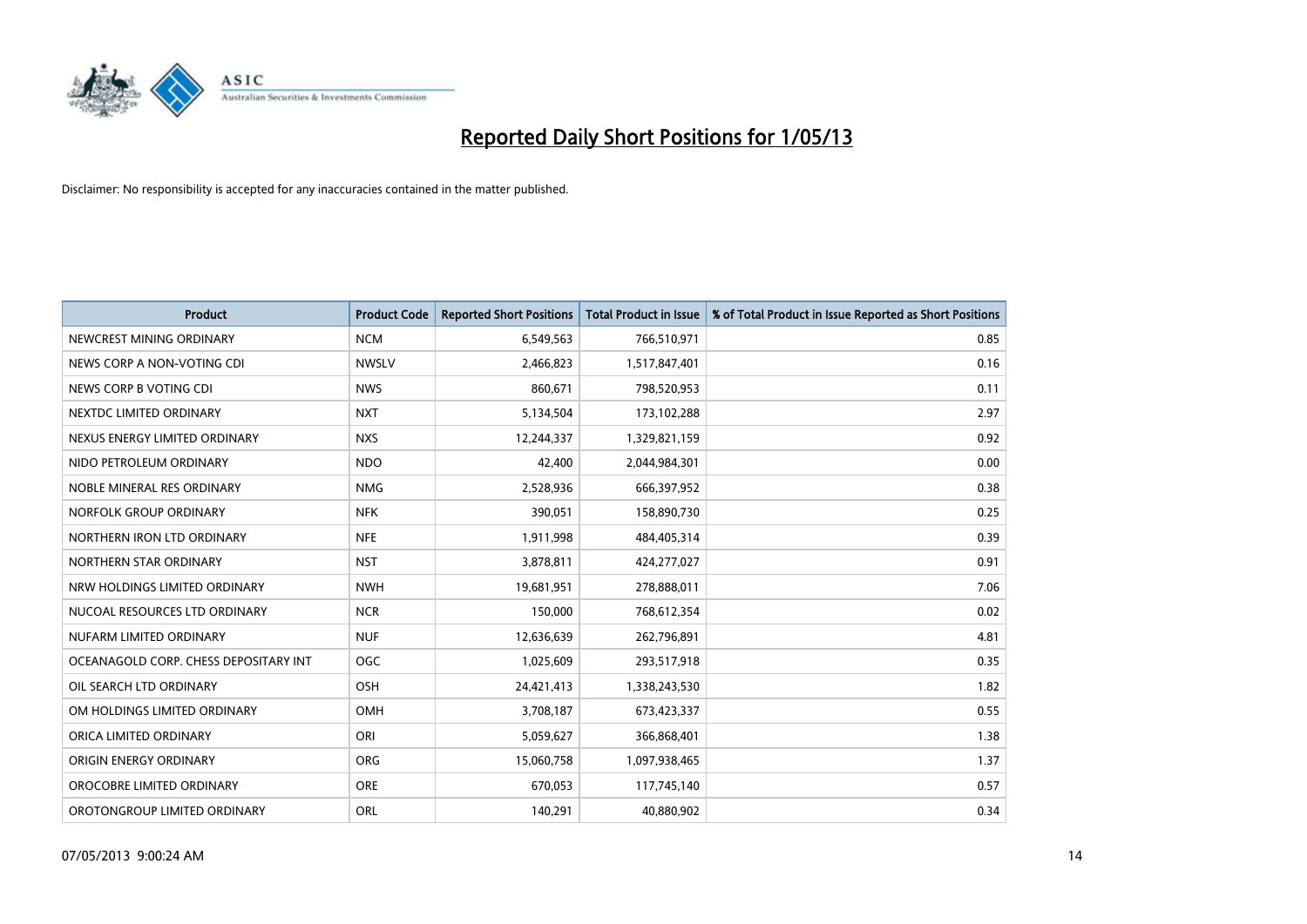

| <b>Product</b>               | <b>Product Code</b> | <b>Reported Short Positions</b> | <b>Total Product in Issue</b> | % of Total Product in Issue Reported as Short Positions |
|------------------------------|---------------------|---------------------------------|-------------------------------|---------------------------------------------------------|
| ORPHEUS ENERGY LTD ORDINARY  | <b>OEG</b>          | 67,200                          | 130,475,919                   | 0.05                                                    |
| OZ MINERALS ORDINARY         | OZL                 | 17,424,933                      | 303,470,022                   | 5.74                                                    |
| PACIFIC BRANDS ORDINARY      | <b>PBG</b>          | 9,427,757                       | 912,915,695                   | 1.03                                                    |
| PALADIN ENERGY LTD ORDINARY  | <b>PDN</b>          | 108,303,596                     | 837,187,808                   | 12.94                                                   |
| PANAUST LIMITED ORDINARY     | <b>PNA</b>          | 8,865,253                       | 615,911,205                   | 1.44                                                    |
| PANORAMIC RESOURCES ORDINARY | PAN                 | 2,134,722                       | 256,899,729                   | 0.83                                                    |
| PAPERLINX LIMITED ORDINARY   | <b>PPX</b>          | 47,806                          | 609,280,761                   | 0.01                                                    |
| PAPILLON RES LTD ORDINARY    | <b>PIR</b>          | 2,242,219                       | 336,978,210                   | 0.67                                                    |
| PATTIES FOODS LTD ORDINARY   | PFL                 | 4,605                           | 139,065,639                   | 0.00                                                    |
| PEET LIMITED ORDINARY        | <b>PPC</b>          | 4,093,853                       | 364,592,768                   | 1.12                                                    |
| PERILYA LIMITED ORDINARY     | PEM                 | 82,097                          | 769,316,426                   | 0.01                                                    |
| PERPETUAL LIMITED ORDINARY   | PPT                 | 2,149,185                       | 41,980,678                    | 5.12                                                    |
| PERSEUS MINING LTD ORDINARY  | PRU                 | 23,350,120                      | 457,962,088                   | 5.10                                                    |
| PHARMAXIS LTD ORDINARY       | <b>PXS</b>          | 12,534,245                      | 308,543,389                   | 4.06                                                    |
| PHOSPHAGENICS LTD. ORDINARY  | POH                 | 100,000                         | 1,020,465,957                 | 0.01                                                    |
| PLATINUM ASSET ORDINARY      | <b>PTM</b>          | 5,957,204                       | 561,347,878                   | 1.06                                                    |
| PLATINUM AUSTRALIA ORDINARY  | PLA                 | 836,127                         | 504,968,043                   | 0.17                                                    |
| PMI GOLD CORP CDI 1:1        | <b>PVM</b>          | 232,274                         | 146,516,845                   | 0.16                                                    |
| <b>PMP LIMITED ORDINARY</b>  | <b>PMP</b>          | 128,840                         | 323,781,124                   | 0.04                                                    |
| PRANA BIOTECHNOLOGY ORDINARY | PBT                 | 306,080                         | 371,239,938                   | 0.08                                                    |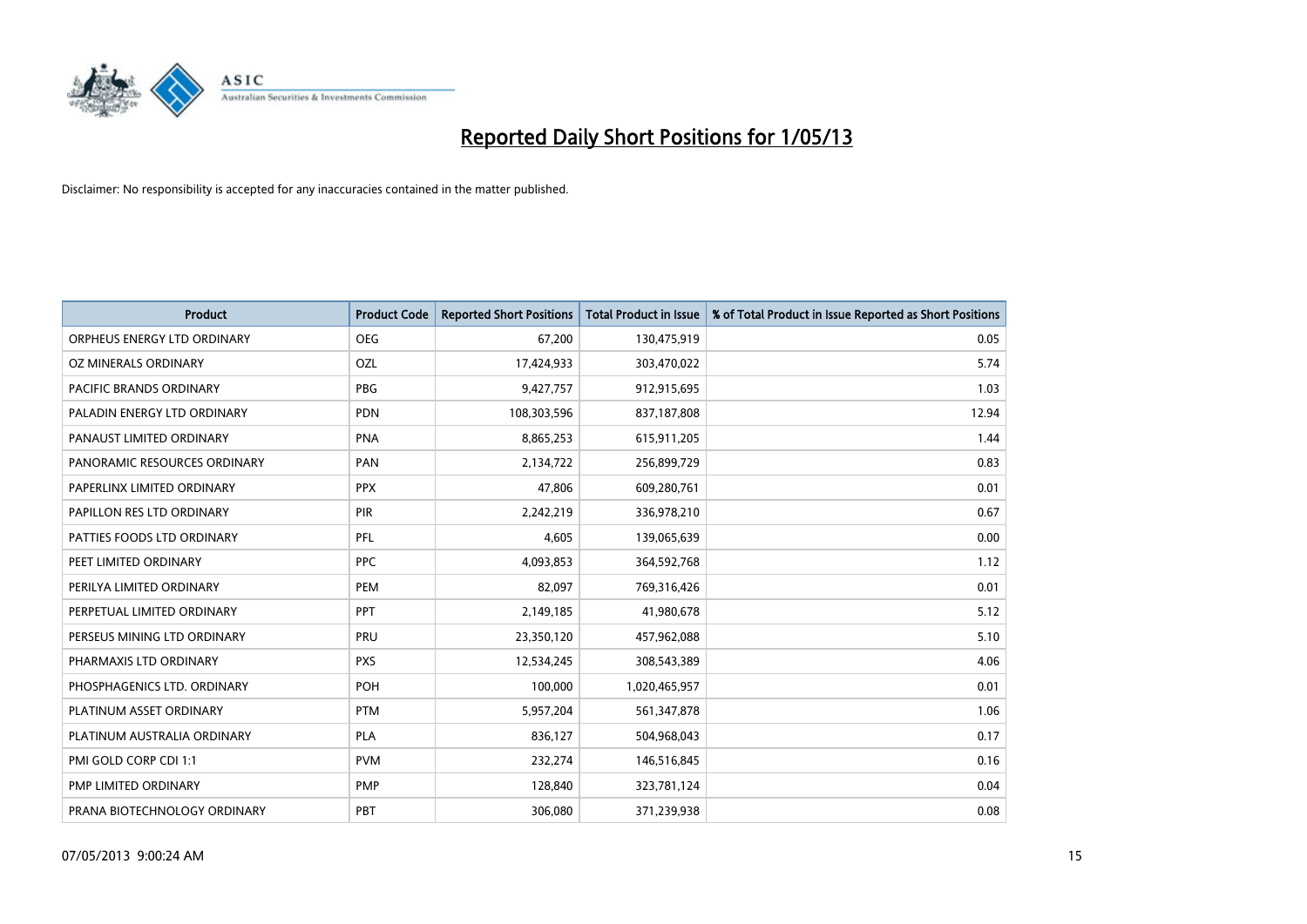

| <b>Product</b>                    | <b>Product Code</b> | <b>Reported Short Positions</b> | <b>Total Product in Issue</b> | % of Total Product in Issue Reported as Short Positions |
|-----------------------------------|---------------------|---------------------------------|-------------------------------|---------------------------------------------------------|
| PREMIER INVESTMENTS ORDINARY      | <b>PMV</b>          | 449,851                         | 155,260,478                   | 0.29                                                    |
| PRIMA BIOMED LTD ORDINARY         | <b>PRR</b>          | 767,755                         | 1,066,063,388                 | 0.07                                                    |
| PRIMARY HEALTH CARE ORDINARY      | <b>PRY</b>          | 17,142,295                      | 503,921,941                   | 3.40                                                    |
| PRIME MEDIA GRP LTD ORDINARY      | <b>PRT</b>          | 95,985                          | 366,330,303                   | 0.03                                                    |
| PRIMEAG AUSTRALIA ORDINARY        | PAG                 | 36,341                          | 266,394,444                   | 0.01                                                    |
| PROGRAMMED ORDINARY               | <b>PRG</b>          | 249,267                         | 118,179,696                   | 0.21                                                    |
| PURA VIDA ENERGY NL ORDINARY      | <b>PVD</b>          | 157,040                         | 59,983,514                    | 0.26                                                    |
| <b>QANTAS AIRWAYS ORDINARY</b>    | QAN                 | 25,064,861                      | 2,241,945,788                 | 1.12                                                    |
| OBE INSURANCE GROUP ORDINARY      | OBE                 | 48,677,259                      | 1,200,002,952                 | 4.06                                                    |
| <b>QLD MINING CORP ORDINARY</b>   | <b>OMN</b>          | 1,300,000                       | 869,999,817                   | 0.15                                                    |
| ORXPHARMA LTD ORDINARY            | <b>QRX</b>          | 230,696                         | 144,644,706                   | 0.16                                                    |
| <b>QUBE HOLDINGS LTD ORDINARY</b> | QUB                 | 15,896,034                      | 928,965,547                   | 1.71                                                    |
| RAMELIUS RESOURCES ORDINARY       | <b>RMS</b>          | 6,068,923                       | 337,586,949                   | 1.80                                                    |
| RAMSAY HEALTH CARE ORDINARY       | <b>RHC</b>          | 1,667,497                       | 202,081,252                   | 0.83                                                    |
| RANGE RESOURCES LTD ORDINARY      | <b>RRS</b>          | 44,458                          | 2,567,810,783                 | 0.00                                                    |
| <b>RCR TOMLINSON ORDINARY</b>     | <b>RCR</b>          | 180,112                         | 132,431,265                   | 0.14                                                    |
| <b>REA GROUP ORDINARY</b>         | <b>REA</b>          | 62,768                          | 131,714,699                   | 0.05                                                    |
| RECKON LIMITED ORDINARY           | <b>RKN</b>          | 451,770                         | 129,488,015                   | 0.35                                                    |
| <b>RED 5 LIMITED ORDINARY</b>     | <b>RED</b>          | 789,746                         | 135,488,008                   | 0.58                                                    |
| RED FORK ENERGY ORDINARY          | <b>RFE</b>          | 4,884,131                       | 384,951,719                   | 1.27                                                    |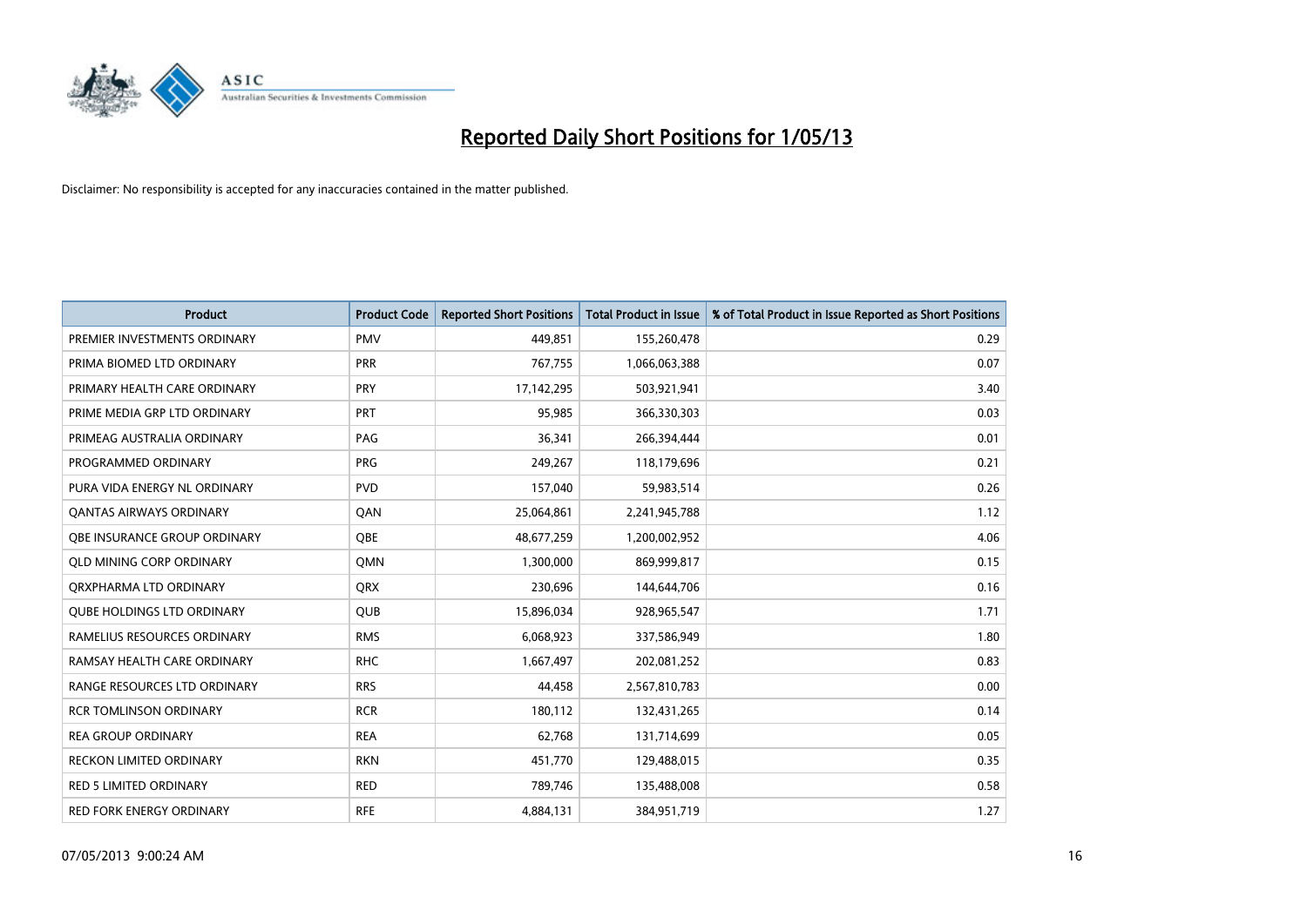

| Product                           | <b>Product Code</b> | <b>Reported Short Positions</b> | <b>Total Product in Issue</b> | % of Total Product in Issue Reported as Short Positions |
|-----------------------------------|---------------------|---------------------------------|-------------------------------|---------------------------------------------------------|
| REDBANK ENERGY LTD ORDINARY       | <b>AEJ</b>          | 13                              | 786,287                       | 0.00                                                    |
| <b>REDFLEX HOLDINGS ORDINARY</b>  | <b>RDF</b>          | 10,203                          | 110,762,310                   | 0.01                                                    |
| REECE AUSTRALIA LTD. ORDINARY     | <b>REH</b>          | 572                             | 99,600,000                    | 0.00                                                    |
| REED RESOURCES LTD ORDINARY       | <b>RDR</b>          | 9,893                           | 519,976,564                   | 0.00                                                    |
| <b>REGIS RESOURCES ORDINARY</b>   | <b>RRL</b>          | 12,347,118                      | 474,413,655                   | 2.60                                                    |
| RESMED INC CDI 10:1               | <b>RMD</b>          | 14,622,866                      | 1,556,242,300                 | 0.94                                                    |
| RESOLUTE MINING ORDINARY          | <b>RSG</b>          | 1,985,967                       | 643,094,224                   | 0.31                                                    |
| RESOURCE GENERATION ORDINARY      | <b>RES</b>          | 73                              | 284,698,002                   | 0.00                                                    |
| <b>RETAIL FOOD GROUP ORDINARY</b> | <b>RFG</b>          | 309,098                         | 130,227,856                   | 0.24                                                    |
| REX MINERALS LIMITED ORDINARY     | <b>RXM</b>          | 2,602,646                       | 188,907,284                   | 1.38                                                    |
| RHG LIMITED ORDINARY              | <b>RHG</b>          | 1,085                           | 308,483,177                   | 0.00                                                    |
| <b>RIALTO ENERGY ORDINARY</b>     | <b>RIA</b>          | 41                              | 682,929,991                   | 0.00                                                    |
| RIDLEY CORPORATION ORDINARY       | <b>RIC</b>          | 1,526,361                       | 307,817,071                   | 0.50                                                    |
| RIO TINTO LIMITED ORDINARY        | <b>RIO</b>          | 12,921,491                      | 435,758,720                   | 2.97                                                    |
| ROC OIL COMPANY ORDINARY          | <b>ROC</b>          | 1,585,900                       | 683,235,552                   | 0.23                                                    |
| <b>RURALCO HOLDINGS ORDINARY</b>  | <b>RHL</b>          | 12,000                          | 55,019,284                    | 0.02                                                    |
| SAI GLOBAL LIMITED ORDINARY       | SAI                 | 13,621,572                      | 209,019,442                   | 6.52                                                    |
| SALMAT LIMITED ORDINARY           | <b>SLM</b>          | 84,328                          | 159,812,799                   | 0.05                                                    |
| SAMSON OIL & GAS LTD ORDINARY     | SSN                 | 3,505,000                       | 2,114,831,858                 | 0.17                                                    |
| SANDFIRE RESOURCES ORDINARY       | <b>SFR</b>          | 3,897,130                       | 153,650,968                   | 2.54                                                    |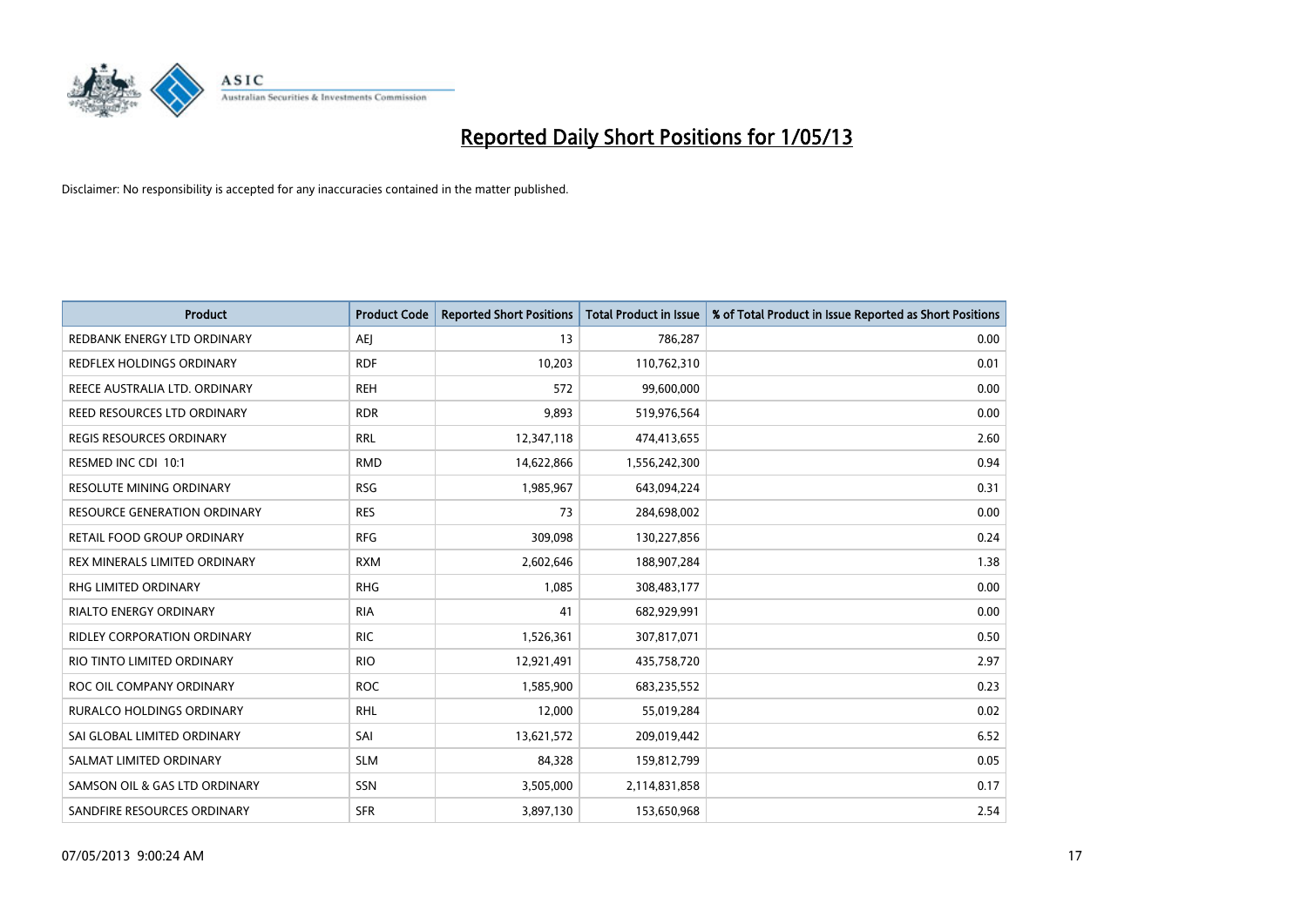

| <b>Product</b>                           | <b>Product Code</b> | <b>Reported Short Positions</b> | <b>Total Product in Issue</b> | % of Total Product in Issue Reported as Short Positions |
|------------------------------------------|---------------------|---------------------------------|-------------------------------|---------------------------------------------------------|
| <b>SANTOS LTD ORDINARY</b>               | <b>STO</b>          | 2,938,401                       | 964,267,679                   | 0.30                                                    |
| SARACEN MINERAL ORDINARY                 | <b>SAR</b>          | 14,240,547                      | 595,263,186                   | 2.39                                                    |
| SCA PROPERTY GROUP STAPLED SECURITIES    | <b>SCP</b>          | 31,648,064                      | 585,455,114                   | 5.41                                                    |
| SEDGMAN LIMITED ORDINARY                 | <b>SDM</b>          | 581,761                         | 220,368,310                   | 0.26                                                    |
| SEEK LIMITED ORDINARY                    | <b>SEK</b>          | 13,114,279                      | 337,833,019                   | 3.88                                                    |
| SELECT HARVESTS ORDINARY                 | SHV                 | 26,998                          | 57,151,112                    | 0.05                                                    |
| SENEX ENERGY LIMITED ORDINARY            | SXY                 | 20,392,791                      | 1,140,804,837                 | 1.79                                                    |
| SERVCORP LIMITED ORDINARY                | SRV                 | 80                              | 98,432,275                    | 0.00                                                    |
| SERVICE STREAM ORDINARY                  | <b>SSM</b>          | 720,551                         | 283,418,867                   | 0.25                                                    |
| SEVEN GROUP HOLDINGS ORDINARY            | <b>SVW</b>          | 1,413,205                       | 308,160,281                   | 0.46                                                    |
| SEVEN WEST MEDIA LTD ORDINARY            | <b>SWM</b>          | 10,954,696                      | 999,160,872                   | 1.10                                                    |
| SIGMA PHARMACEUTICAL ORDINARY            | <b>SIP</b>          | 9,153,263                       | 1,151,625,141                 | 0.79                                                    |
| SILEX SYSTEMS ORDINARY                   | <b>SLX</b>          | 1,685,480                       | 170,232,464                   | 0.99                                                    |
| SILVER CHEF LIMITED ORDINARY             | SIV                 | 14,543                          | 28,762,745                    | 0.05                                                    |
| SILVER LAKE RESOURCE ORDINARY            | <b>SLR</b>          | 6,006,588                       | 379,048,750                   | 1.58                                                    |
| SIMS METAL MGMT LTD ORDINARY             | SGM                 | 14,282,994                      | 204,309,387                   | 6.99                                                    |
| SINGAPORE TELECOMM. CHESS DEPOSITARY INT | SGT                 | 1,693,345                       | 194,460,137                   | 0.87                                                    |
| SIRIUS RESOURCES NL ORDINARY             | <b>SIR</b>          | 1,084,132                       | 224,620,167                   | 0.48                                                    |
| SIRTEX MEDICAL ORDINARY                  | <b>SRX</b>          | 672,255                         | 55,768,136                    | 1.21                                                    |
| SKILLED GROUP LTD ORDINARY               | <b>SKE</b>          | 4,878,033                       | 233,533,526                   | 2.09                                                    |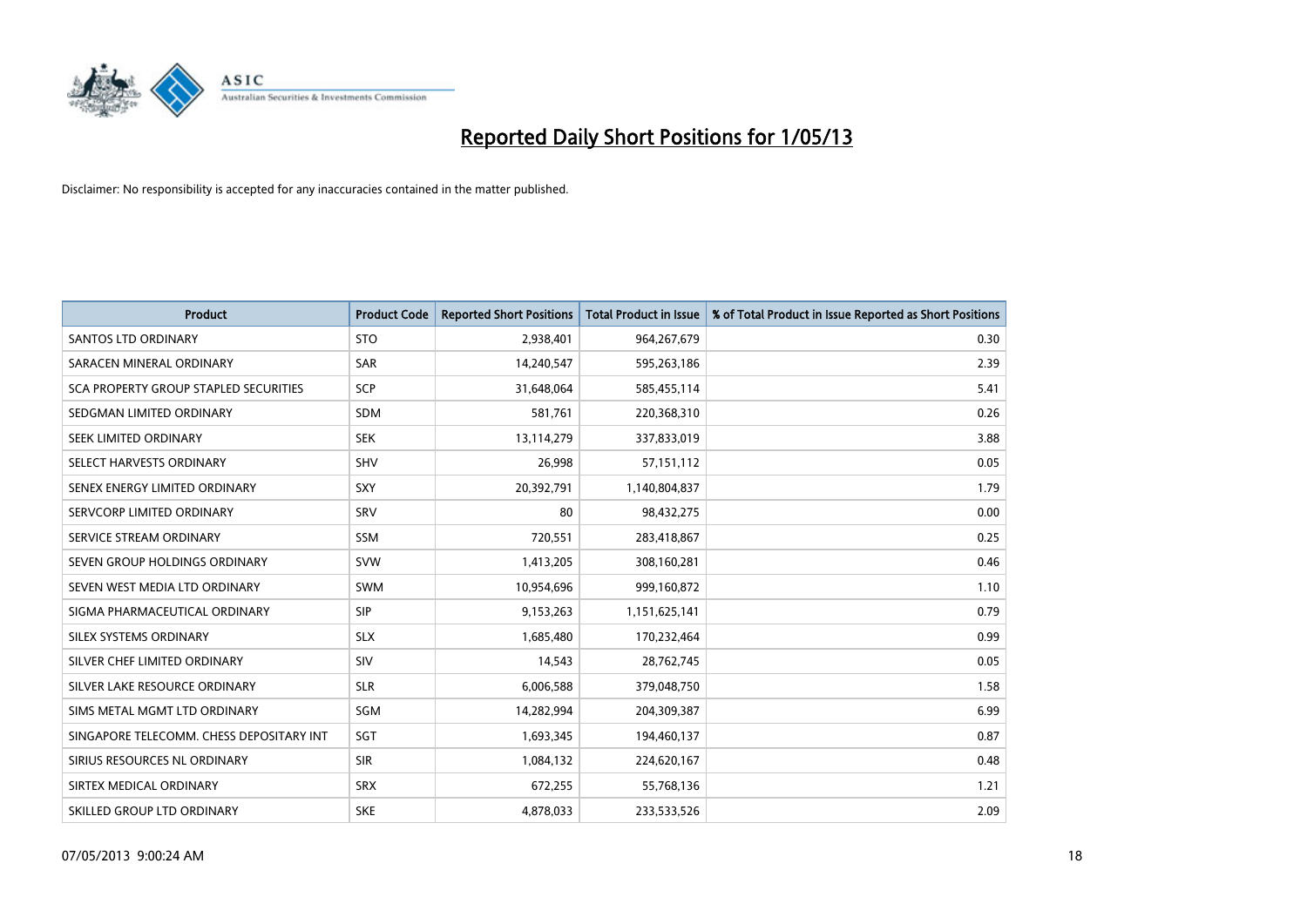

| <b>Product</b>                           | <b>Product Code</b> | <b>Reported Short Positions</b> | <b>Total Product in Issue</b> | % of Total Product in Issue Reported as Short Positions |
|------------------------------------------|---------------------|---------------------------------|-------------------------------|---------------------------------------------------------|
| SKYCITY ENT GRP LTD ORDINARY             | <b>SKC</b>          | 132,313                         | 576,958,340                   | 0.02                                                    |
| <b>SLATER &amp; GORDON ORDINARY</b>      | SGH                 | 2.746                           | 170,537,215                   | 0.00                                                    |
| SMS MANAGEMENT, ORDINARY                 | <b>SMX</b>          | 2,395,629                       | 69,378,477                    | 3.45                                                    |
| SONIC HEALTHCARE ORDINARY                | <b>SHL</b>          | 10,394,023                      | 396,207,681                   | 2.62                                                    |
| SOUL PATTINSON (W.H) ORDINARY            | SOL                 | 29,309                          | 239,395,320                   | 0.01                                                    |
| SP AUSNET STAPLED SECURITIES             | <b>SPN</b>          | 22,593,869                      | 3,367,543,113                 | 0.67                                                    |
| SPARK INFRASTRUCTURE STAPLED NOTE & UNIT | SKI                 | 49,562,079                      | 1,326,734,264                 | 3.74                                                    |
| SPDR 200 FUND ETF UNITS                  | STW                 | 65,608                          | 46,151,346                    | 0.14                                                    |
| SPECIALTY FASHION ORDINARY               | SFH                 | 2,249                           | 192,236,121                   | 0.00                                                    |
| ST BARBARA LIMITED ORDINARY              | <b>SBM</b>          | 12,018,531                      | 488,074,077                   | 2.46                                                    |
| STARPHARMA HOLDINGS ORDINARY             | SPL                 | 11,858,880                      | 283,665,948                   | 4.18                                                    |
| STHN CROSS MEDIA ORDINARY                | <b>SXL</b>          | 7,553,934                       | 704,858,524                   | 1.07                                                    |
| STOCKLAND UNITS/ORD STAPLED              | SGP                 | 18,806,537                      | 2,202,657,963                 | 0.85                                                    |
| STRAITS RES LTD. ORDINARY                | SRQ                 | 64,365                          | 1,164,150,159                 | 0.01                                                    |
| STW COMMUNICATIONS ORDINARY              | SGN                 | 19,344                          | 403,828,512                   | 0.00                                                    |
| SUNCORP GROUP LTD ORDINARY               | <b>SUN</b>          | 6,468,639                       | 1,286,600,980                 | 0.50                                                    |
| SUNDANCE ENERGY ORDINARY                 | <b>SEA</b>          | 1,628,823                       | 402,425,140                   | 0.40                                                    |
| SUNDANCE RESOURCES ORDINARY              | <b>SDL</b>          | 27,296,285                      | 3,072,110,985                 | 0.89                                                    |
| SUNLAND GROUP LTD ORDINARY               | <b>SDG</b>          | 18,391                          | 189,417,674                   | 0.01                                                    |
| SUPER RET REP LTD ORDINARY               | SUL                 | 603,073                         | 196,472,811                   | 0.31                                                    |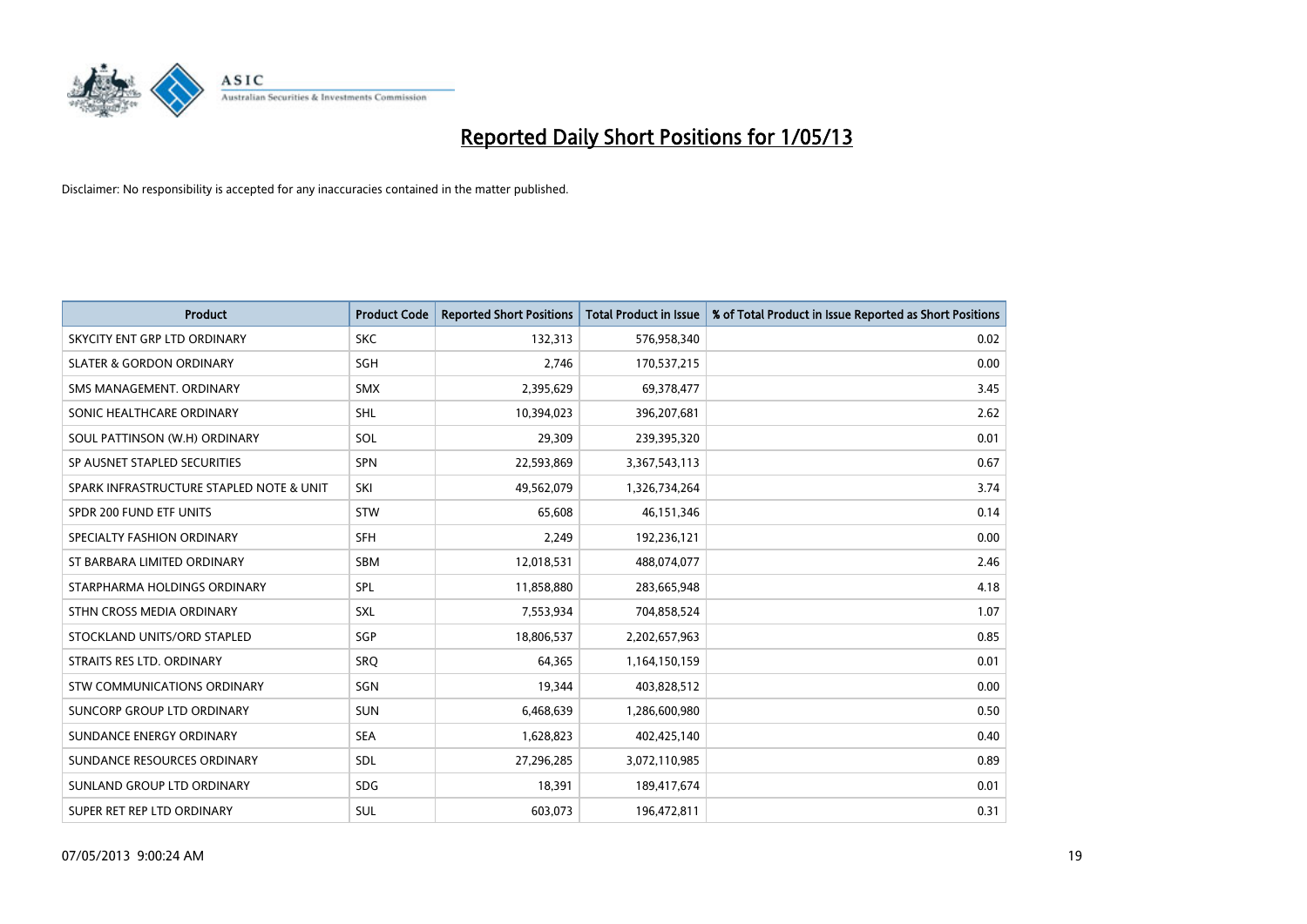

| <b>Product</b>                   | <b>Product Code</b> | <b>Reported Short Positions</b> | <b>Total Product in Issue</b> | % of Total Product in Issue Reported as Short Positions |
|----------------------------------|---------------------|---------------------------------|-------------------------------|---------------------------------------------------------|
| SYD AIRPORT STAPLED US PROHIBIT. | SYD                 | 23,169,613                      | 1,861,210,782                 | 1.24                                                    |
| SYRAH RESOURCES ORDINARY         | <b>SYR</b>          | 965,790                         | 147,767,623                   | 0.65                                                    |
| TABCORP HOLDINGS LTD ORDINARY    | <b>TAH</b>          | 15,555,149                      | 744,885,690                   | 2.09                                                    |
| TALON PETROLEUM LTD ORDINARY     | <b>TPD</b>          | 38,218                          | 98,135,433                    | 0.04                                                    |
| TANAMI GOLD NL ORDINARY          | <b>TAM</b>          | 615,134                         | 587,548,523                   | 0.10                                                    |
| TAP OIL LIMITED ORDINARY         | <b>TAP</b>          | 1,359,039                       | 241,608,606                   | 0.56                                                    |
| TASSAL GROUP LIMITED ORDINARY    | <b>TGR</b>          | 39,620                          | 146,304,404                   | 0.03                                                    |
| TATTS GROUP LTD ORDINARY         | <b>TTS</b>          | 17,201,553                      | 1,402,686,978                 | 1.23                                                    |
| TELECOM CORPORATION ORDINARY     | <b>TEL</b>          | 15,316,259                      | 1,816,996,340                 | 0.84                                                    |
| TELSTRA CORPORATION, ORDINARY    | <b>TLS</b>          | 27,153,372                      | 12,443,074,357                | 0.22                                                    |
| TEN NETWORK HOLDINGS ORDINARY    | <b>TEN</b>          | 87,558,179                      | 2,586,970,845                 | 3.38                                                    |
| TERANGA GOLD CORP CDI 1:1        | <b>TGZ</b>          | 140,960                         | 172,616,806                   | 0.08                                                    |
| THE REJECT SHOP ORDINARY         | <b>TRS</b>          | 1,949,794                       | 27,944,072                    | 6.98                                                    |
| THORN GROUP LIMITED ORDINARY     | <b>TGA</b>          | 3,256                           | 147,584,880                   | 0.00                                                    |
| TIGER RESOURCES ORDINARY         | <b>TGS</b>          | 2,702,076                       | 674,770,269                   | 0.40                                                    |
| TOLL HOLDINGS LTD ORDINARY       | <b>TOL</b>          | 30,510,002                      | 717,133,875                   | 4.25                                                    |
| TOX FREE SOLUTIONS ORDINARY      | <b>TOX</b>          | 1,460,424                       | 115,999,858                   | 1.26                                                    |
| TPG TELECOM LIMITED ORDINARY     | <b>TPM</b>          | 913,821                         | 793,808,141                   | 0.12                                                    |
| <b>TRADE ME GROUP ORDINARY</b>   | <b>TME</b>          | 591,302                         | 396,017,568                   | 0.15                                                    |
| TRANSFIELD SERVICES ORDINARY     | <b>TSE</b>          | 12,739,745                      | 512,457,716                   | 2.49                                                    |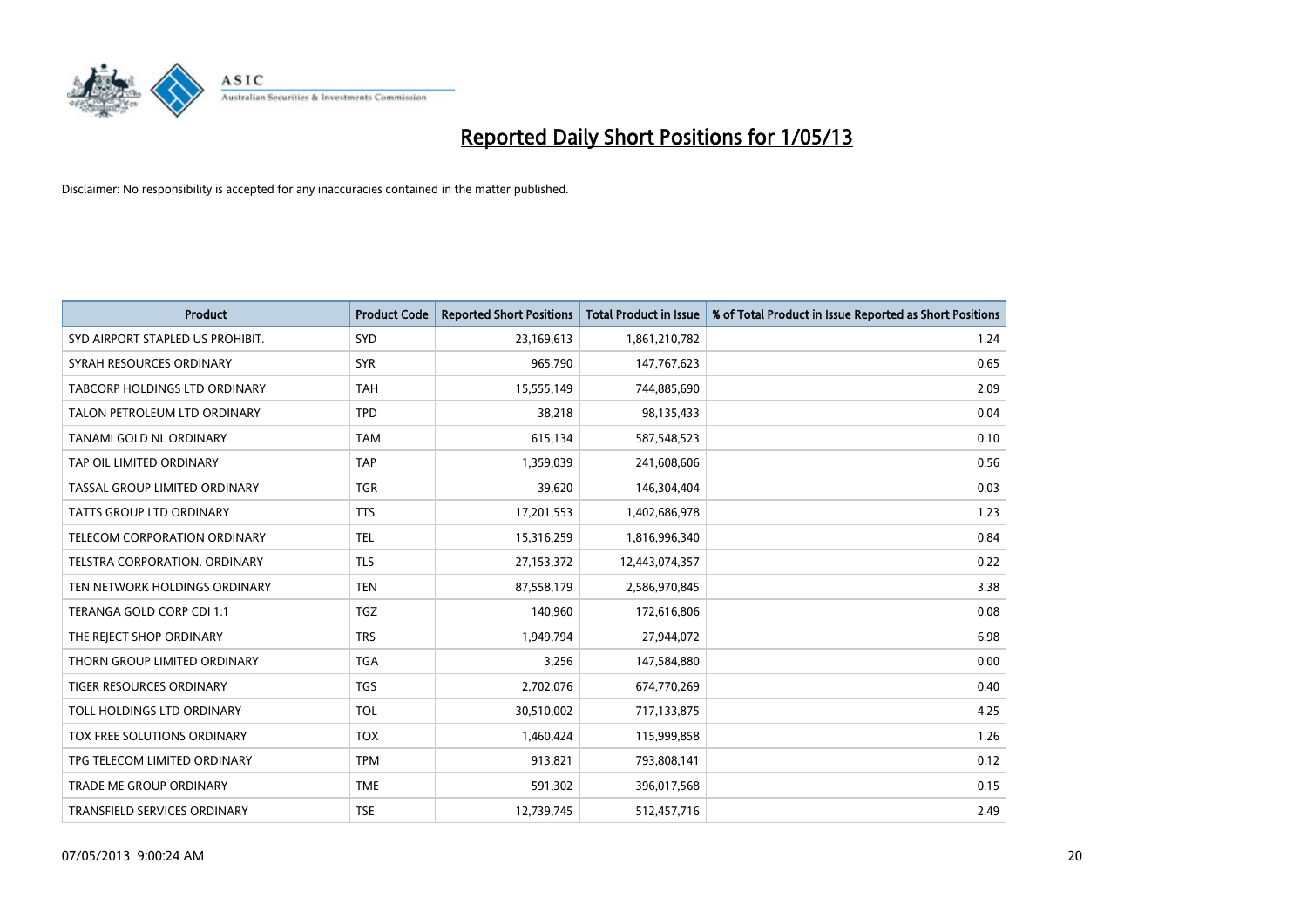

| <b>Product</b>                         | <b>Product Code</b> | <b>Reported Short Positions</b> | <b>Total Product in Issue</b> | % of Total Product in Issue Reported as Short Positions |
|----------------------------------------|---------------------|---------------------------------|-------------------------------|---------------------------------------------------------|
| TRANSPACIFIC INDUST, ORDINARY          | <b>TPI</b>          | 3,112,604                       | 1,578,563,490                 | 0.20                                                    |
| TRANSURBAN GROUP TRIPLE STAPLED SEC.   | <b>TCL</b>          | 4,833,523                       | 1,481,594,818                 | 0.33                                                    |
| TREASURY WINE ESTATE ORDINARY          | <b>TWE</b>          | 17,790,502                      | 647,227,144                   | 2.75                                                    |
| TROY RESOURCES LTD ORDINARY            | <b>TRY</b>          | 3,554,374                       | 91,318,649                    | 3.89                                                    |
| UGL LIMITED ORDINARY                   | UGL                 | 10,906,056                      | 166,511,240                   | 6.55                                                    |
| UNILIFE CORPORATION CDI 6:1            | <b>UNS</b>          | 18,571                          | 253,734,744                   | 0.01                                                    |
| UXC LIMITED ORDINARY                   | <b>UXC</b>          | 532,858                         | 308,806,649                   | 0.17                                                    |
| VIRGIN AUS HLDG LTD ORDINARY           | <b>VAH</b>          | 58,813,093                      | 2,581,231,776                 | 2.28                                                    |
| <b>VNGD AUS SHARES ETF UNITS</b>       | <b>VAS</b>          | 774                             | 6,027,438                     | 0.01                                                    |
| <b>VOCUS COMMS LTD ORDINARY</b>        | <b>VOC</b>          | 112,671                         | 78,017,825                    | 0.14                                                    |
| WATPAC LIMITED ORDINARY                | <b>WTP</b>          | 200,531                         | 184,332,526                   | 0.11                                                    |
| <b>WDS LIMITED ORDINARY</b>            | <b>WDS</b>          | $\overline{7}$                  | 144,740,614                   | 0.00                                                    |
| WEBIET LIMITED ORDINARY                | <b>WEB</b>          | 258,369                         | 79,397,959                    | 0.33                                                    |
| <b>WESFARMERS LIMITED ORDINARY</b>     | <b>WES</b>          | 30,204,552                      | 1,006,660,776                 | 3.00                                                    |
| WESFARMERS LIMITED PARTIALLY PROTECTED | <b>WESN</b>         | 32,654                          | 150,532,822                   | 0.02                                                    |
| WESTERN AREAS LTD ORDINARY             | <b>WSA</b>          | 15,993,544                      | 196,843,803                   | 8.12                                                    |
| WESTERN DESERT RES. ORDINARY           | <b>WDR</b>          | 2,023,643                       | 360,853,631                   | 0.56                                                    |
| WESTFIELD GROUP ORD/UNIT STAPLED SEC   | <b>WDC</b>          | 6,431,836                       | 2,194,138,450                 | 0.29                                                    |
| WESTFIELD RETAIL TST UNIT STAPLED      | <b>WRT</b>          | 13,591,440                      | 3,054,166,195                 | 0.45                                                    |
| WESTPAC BANKING CORP ORDINARY          | <b>WBC</b>          | 26,080,548                      | 3,103,729,084                 | 0.84                                                    |